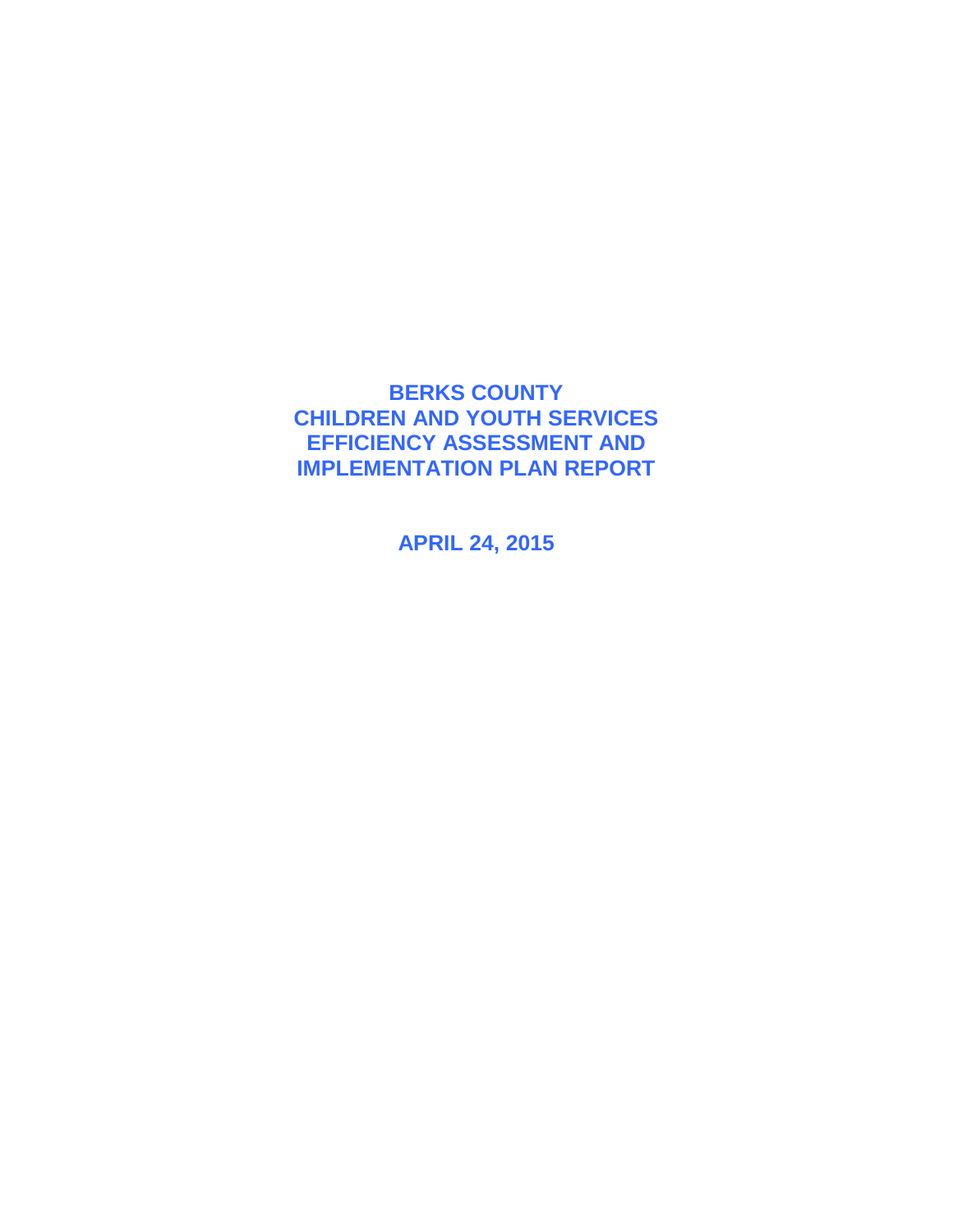### **BERKS COUNTY CHILDREN AND YOUTH SERVICES EFFICIENCY ASSESSMENT AND IMPLEMENTATION PLAN REPORT**

### **Index**

| Section/<br><u>Appendix</u> |                                                                               | Page<br>Number |
|-----------------------------|-------------------------------------------------------------------------------|----------------|
| I                           | <b>Executive Summary</b>                                                      | 3              |
| $\mathbf{I}$                | <b>Strategy Assessment</b>                                                    | 5              |
| Ш                           | <b>Benchmarking Results</b>                                                   | 6              |
| IV                          | <b>Efficiency Recommendations</b>                                             | 8              |
| V                           | <b>Implementation Tasks</b>                                                   | 21             |
| VI                          | Assessment Objectives, Approach and Scope                                     | 25             |
| A                           | <b>Estimated Commonwealth and County Net Cost</b><br>Savings and Efficiencies | 27             |
| B                           | <b>Revised Management Structure Chart</b>                                     | 29             |
| C                           | <b>Implementation Priorities and Sequence</b>                                 | 30             |
| D                           | <b>Benchmarked Data</b>                                                       | 34             |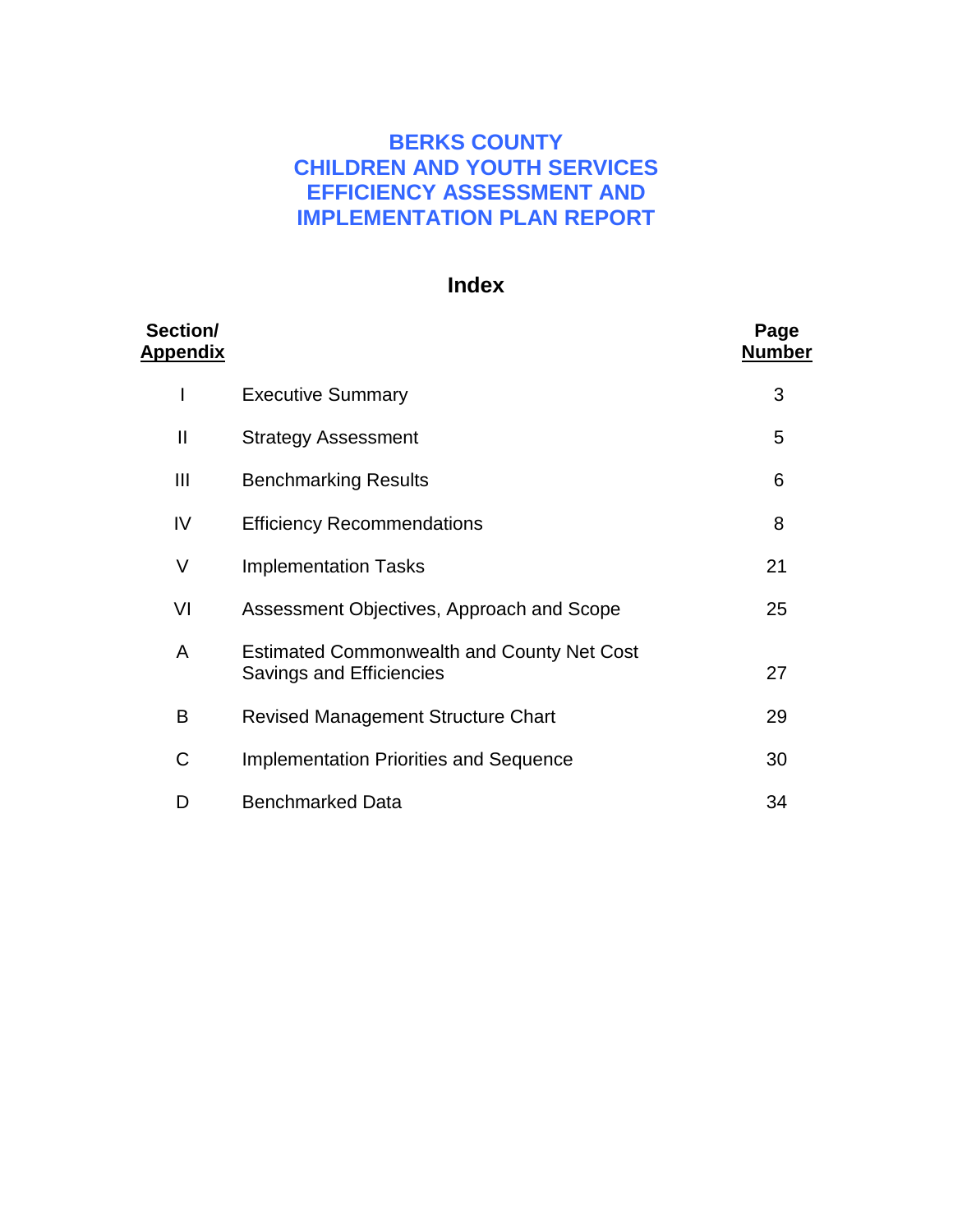

April 24, 2015

Honorable Christian Y. Leinbach, Chair Honorable Kevin S. Barnhardt Honorable Mark C. Scott, Esq. Berks County Board of Commissioners Berks County Services Center 633 Court Street, 13<sup>th</sup> Floor Reading, PA 19601

Dear Commissioners Leinbach, Barnhardt, and Scott:

The Binkley Kanavy Group, LLC (BKG) is pleased to submit our report that summarizes our assessment of the financial, operational, and administrative structures and procedures of the Berks County Children and Youth Services Department (BCCYS) in accordance with Agreement No. PC-162465-14.

This efficiency assessment and implementation plan report consists of six (6) sections and four (4) appendices, which include:

#### • **Section I - Executive Summary:**

Section I summarizes our recommended strategies to achieve the objectives of Berks County (County), our recommended approaches to implement those strategies and estimates of net cost savings and increased efficiencies that can be realized.

#### • **Sections II – Strategy Assessment and III – Benchmarking Results:**

These sections summarize our assessment of the varying strategies that could achieve the County's objectives and the conclusions we formed from our service delivery data and process benchmarking results.

• **Sections IV – Efficiency Recommendations and V – Implementation Tasks:**  Sections IV and V detail our specific recommendations related to our analysis of BCCYS' management structures and processes and the tasks that can be undertaken to commence their implementation.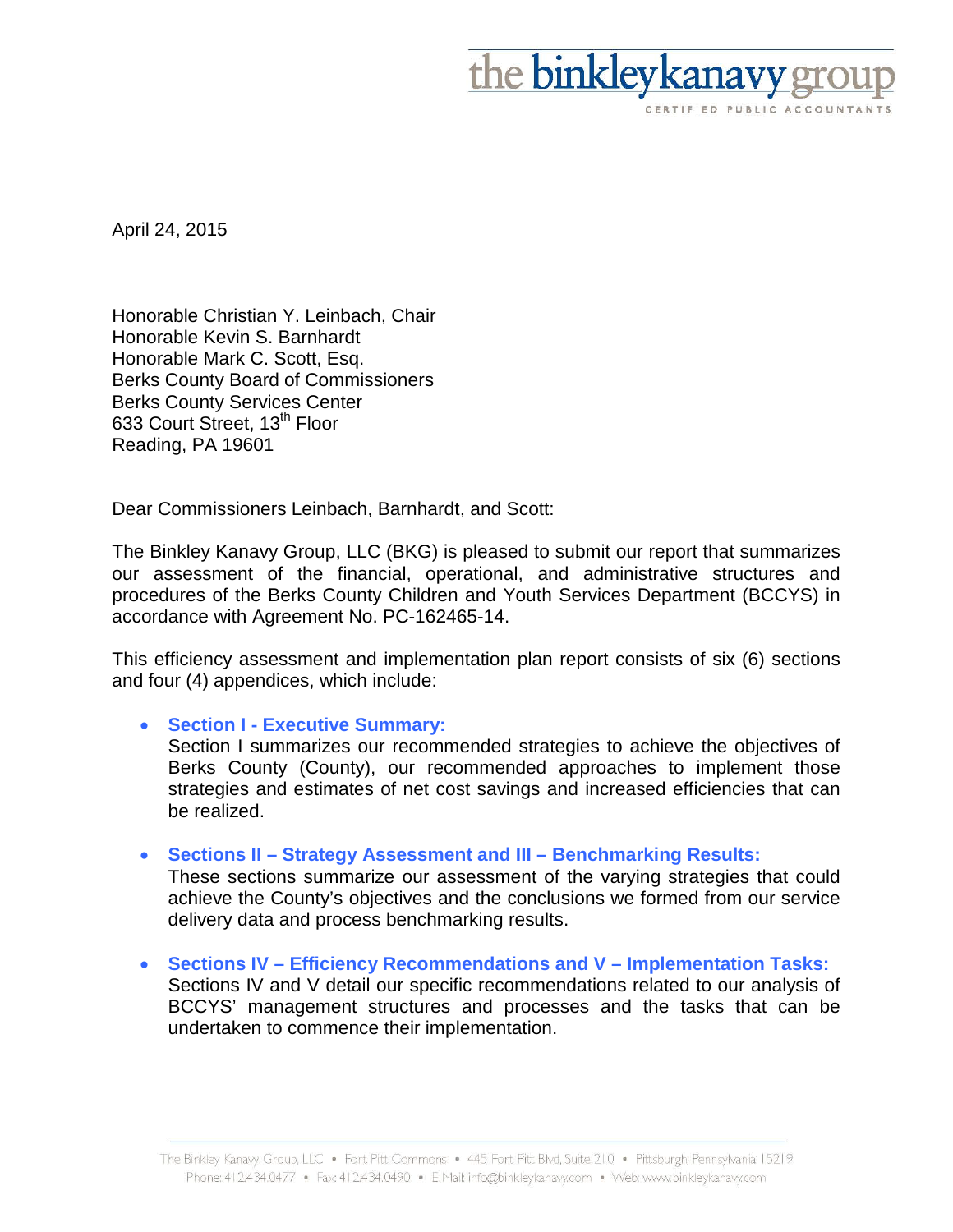The remaining sections and appendices of this report summarize our engagement and further expand on our recommendations and estimates.

We appreciate Mr. Carl E. Geffken's leadership in overseeing the assessment and the cooperation of BCCYS' management and staff and welcome the opportunity to discuss any questions you may have.

Sincerely,

Michael Wassil, CPA and MBA Consulting Partner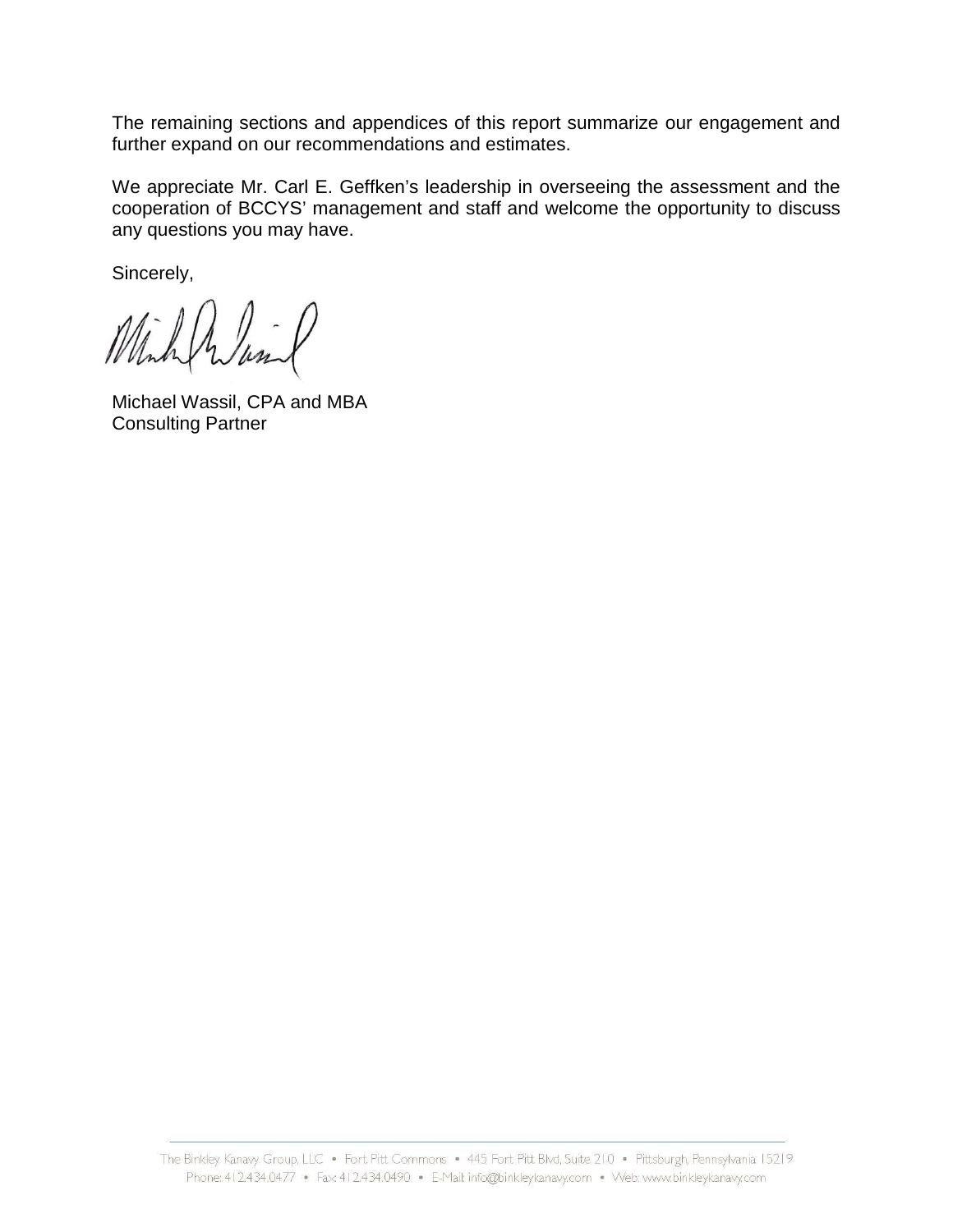### **Section I – Executive Summary**

A summary of the County's objectives for this assessment, our suggested strategies to achieve those objectives, recommended implementation approaches, and estimates of the net cost savings and increased efficiencies that can be realized are noted below.

#### *Assessment Objectives*

As specified by the County's Request for Proposals 14-18-KL (RFP), the objectives of this assessment were to identify opportunities to eliminate obsolete or redundant processes, reduce time spent on activities that are not meaningful in achieving positive outcomes, increase efficiencies, and achieve positive outcomes.

#### *Recommended Strategies*

Based on the results of our benchmarking and process analysis procedures and understanding of BCCYS funding constraints, we recommend that the County achieve its objectives by making targeted investments in personnel and modifying BCCYS' organizational structure and certain of its processes in the near term to generate estimated net cost savings and increased efficiencies. We suggest that the realized net cost savings be used to fund the recommended technology improvements, which will further improve and perpetuate efficiencies, on a cost neutral basis over time.

#### **Implementation Approaches**

Our suggested approaches to implement the recommended strategies are summarized below.

#### *Enhance and Expand the Use of BCCYS' Case Management System*

• BCCYS' case management system should be further designed to automate and eliminate the performance of many processes and the redundant processing of data for over 3,200 intake investigations and open cases.

#### *Redeploy Existing BCCYS staff*

• Several opportunities exist to increase services and strengthen BCCYS' compliance with its mandated responsibilities by redefining the role of supportive staff, modifying work schedules, and more readily transferring seasoned personnel between units.

#### *Utilize Additional Resources*

• Develop and implement a recruiting plan to expand the use of agency foster families to realize an estimated net cost savings, and utilize the on-call service providers of the County's other human service departments and existing technologies.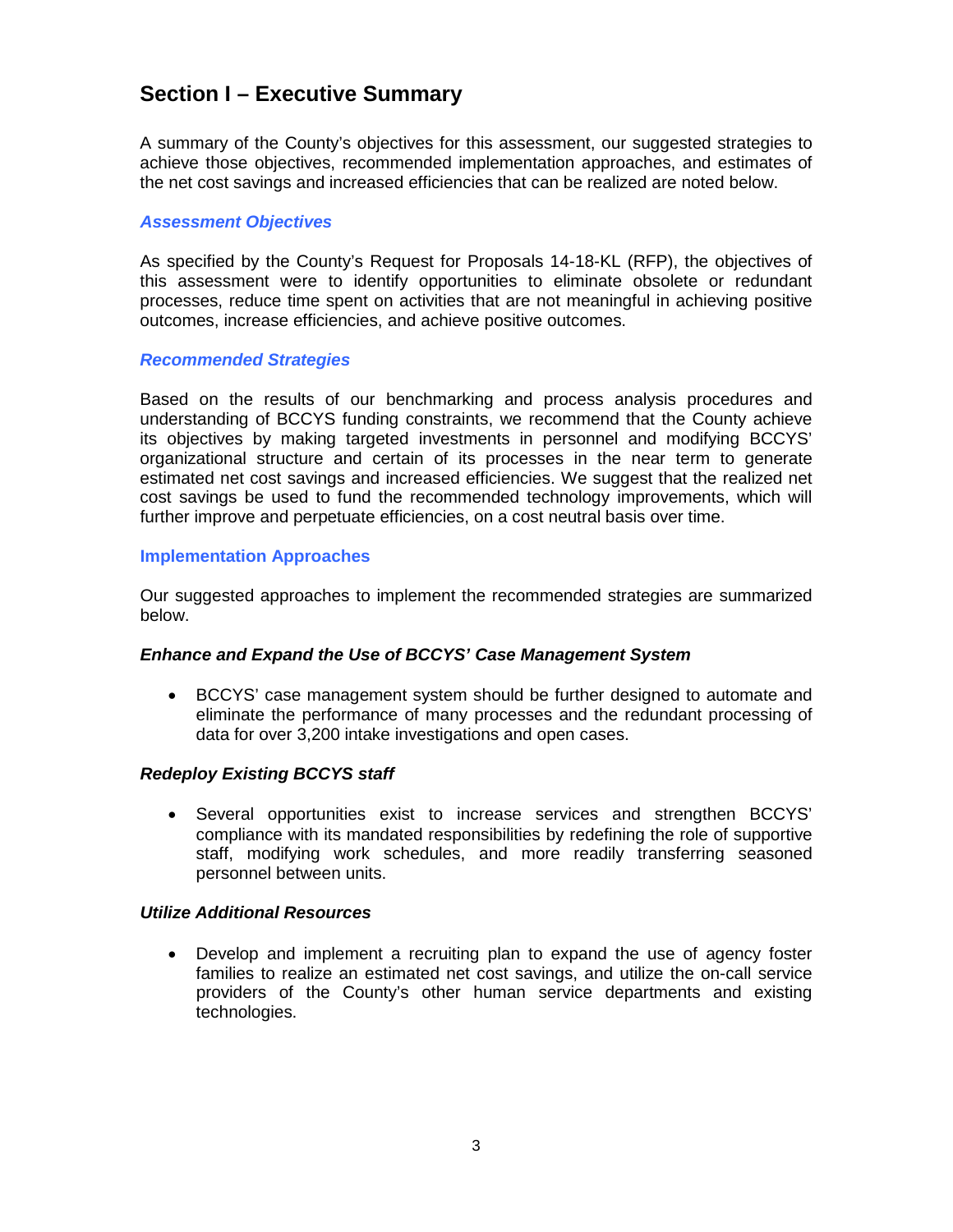## **Section I – Executive Summary (Continued)**

#### *Redefine BCCYS' Management and Organizational Structure*

• Consolidate the oversight of BCCYS and the County's other human service departments within an existing position to perpetuate the sharing of supportive and other resources, reinstitute the performance of quality assurance (QA) activities within a unit that reports directly to BCCYS' deputy director and modify the reporting relationships of other BCCYS staff.

Lastly, several other suggested workflow improvements and recommendations to reassess the required skills of certain positions are provided.

Should the necessary technology, personnel, and other investments be made to fully implement the reported recommendations, the estimated annual net costs savings of Commonwealth of Pennsylvania (Commonwealth) and County funds, which may be able to be used to more rapidly expand and enhance BCCYS' case management system, are expected to total approximately \$237,000.

After the complete expansion and enhancement of BCCYS' case management system and implementation of the other reported recommendations, the annual estimated time savings from improved efficiencies and the elimination of many manual processes are expected to be equivalent to a range of eight (8) to ten (10) full-time equivalent (FTE) positions.

To obtain a further understanding of our recommendations and the assessment, users of this report are encouraged to also review the other sections of this report.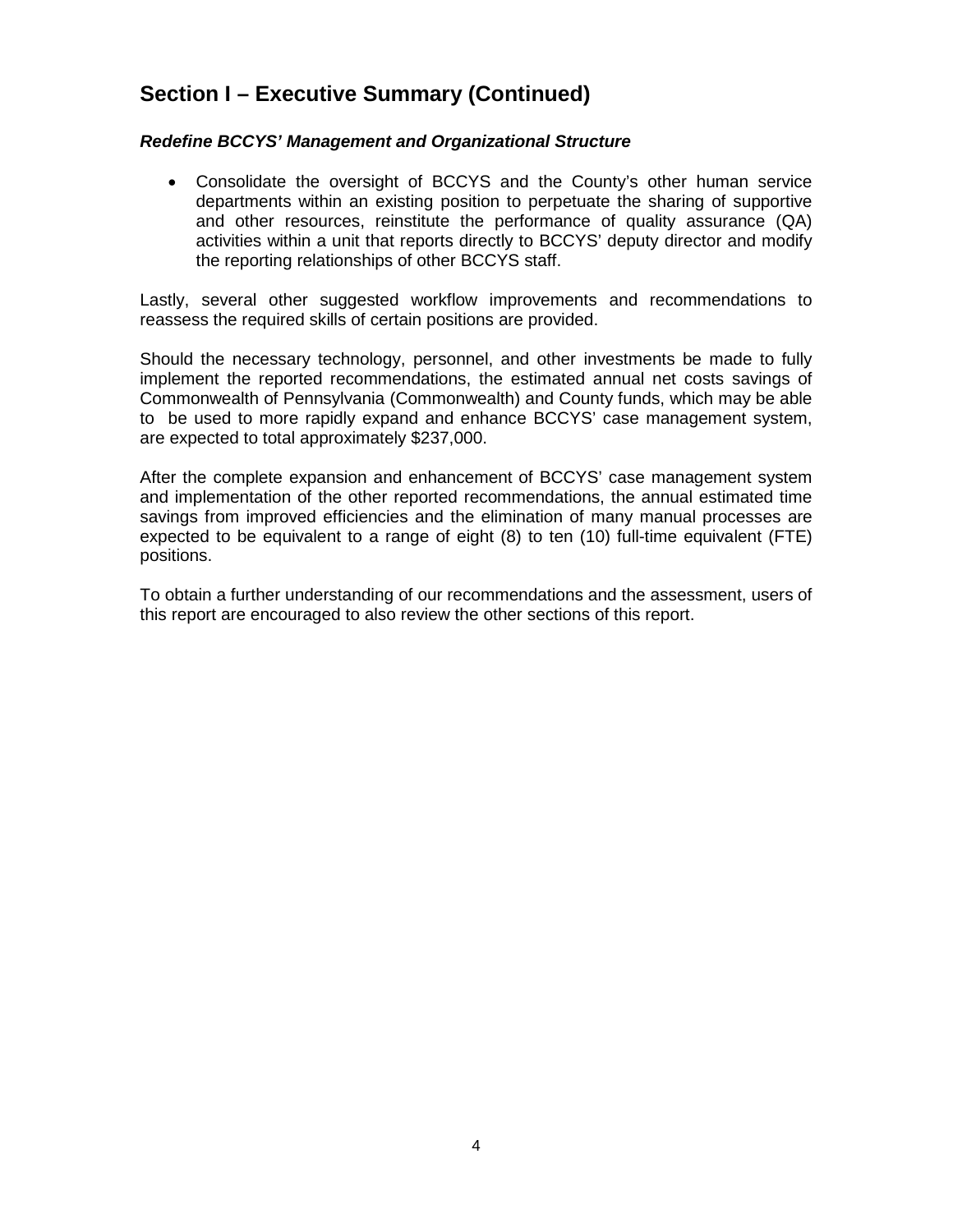### **Section II – Strategy Assessment**

During the performance of our procedures, we assessed the viability of several strategies to achieve the County's objectives including:

- Maintaining BCCYS' current structure and processes,
- Comprehensively outsourcing significant portions of BCCYS' operations,
- Comprehensively merging portions of BCCYS' supportive functions with those of other County departments,
- Obtaining additional funding sources, and
- Modifying BCCYS' organizational structure and processes.

Based on the results of our service delivery and process benchmarking, analysis of BCCYS' processes, the services offered by potential providers, BCCYS' funding constraints and a review of enacted and proposed legislation, we recommend that the County make targeted investments in personnel and modify BCCYS' organizational structure and certain of its processes in the near term. These investments and modifications can increase efficiencies and generate estimated net cost savings that may be able to be used to fund our recommended technology improvements, which will further improve and perpetuate BCCYS efficiencies, on a cost neutral basis over time.

The approaches to implement the recommended strategies are:

- Expand the use of BCCYS' case management system to all departments and enhance its functionality,
- Redeploy existing BCCYS staff,
- Further utilize existing resources,
- Modify BCCYS' management structure, and
- Implement other workflow improvements and assess the required skill sets for certain positions.

To obtain a further understanding of the above implementation approaches, users of this report are encouraged to also review Sections III and IV.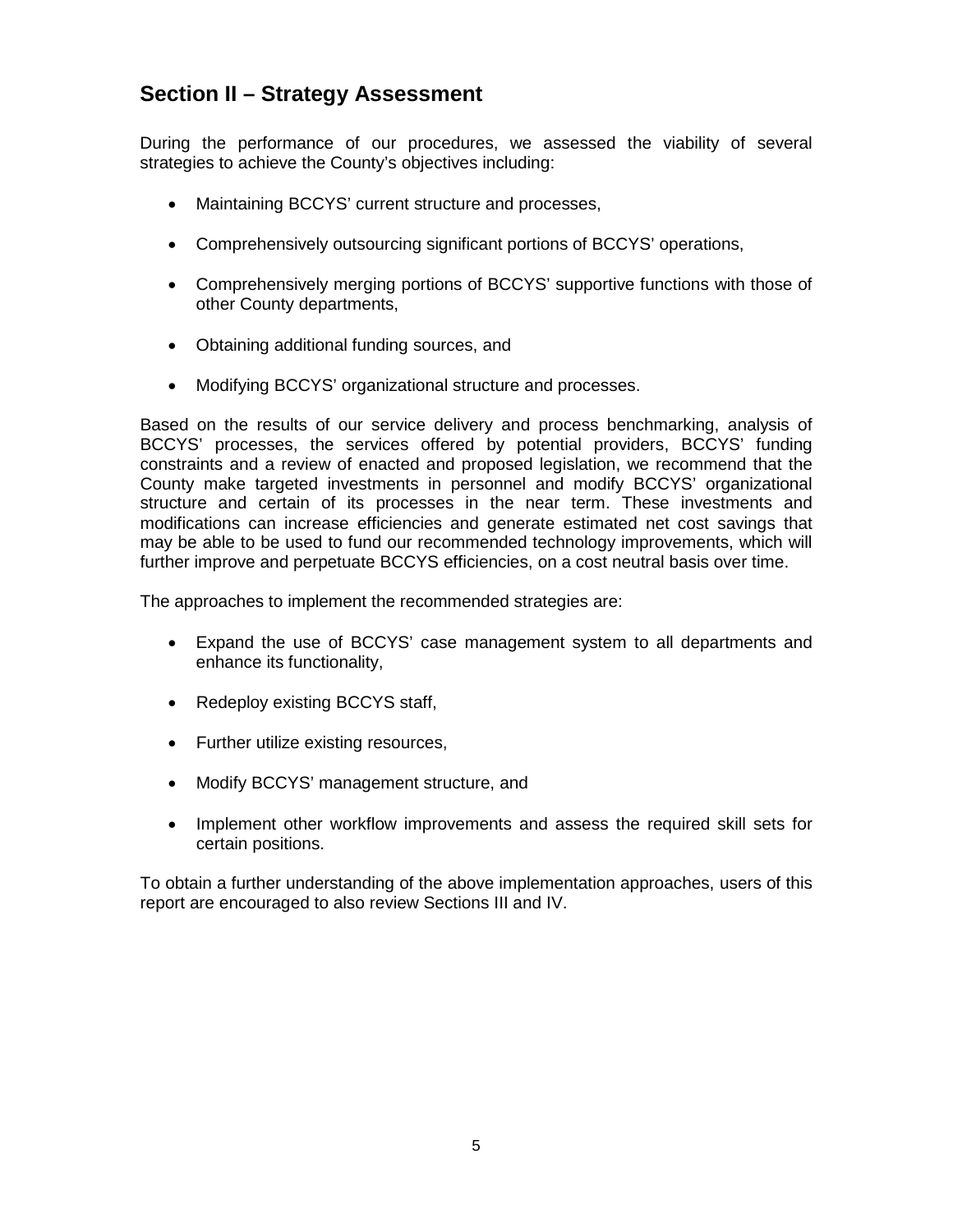## **Section III - Benchmarking Results**

#### *Data Benchmarking*

To identify opportunities to improve BCCYS' efficiencies, more effectively deploy staff, and reduce costs, the child and youth agencies of fourteen (14) other counties in the Commonwealth were requested to provide:

- Over fifty (50) actual measurements of the number of children and families served, the number of days of care provided during the period July 1, 2013 to June 30, 2014 (FY 13/14) and corresponding counts of FTE employees as of July 1, 2014, and
- Organizational and management structure information.

Of the fourteen (14) counties surveyed, six (6) provided service measurements, corresponding counts of FTE positions and/or the requested organizational and management structure information. From the data provided by the respondents, over twenty-five (25) ratios of service delivery measurements and corresponding counts of FTEs were calculated. BCCYS and the responding counties' ratios and data were then compared and ranked. While the response rate to our survey was not statistically valid, the following were noted:

- BCCYS' ratios of the number of child and families served per FTE for each of its services were the highest of all survey respondents with the exception of certain adoption assistance services.
- BCCYS' adoption services ratios ranked the second highest of the survey respondents.
- BCCYS' ratios of the number of casework supervisors and caseworkers per corresponding clerk typist were the highest of the responding counties,
- With the exception of one respondent that provided management structure information, all QA functions reported directly to the executive directors of the children and youth agencies, and
- With the exception of one respondent that provided management structure information, all clerk typist functions reported to one or more department directors and not the executive directors of the responding agencies.

#### *Process Benchmarking*

Our benchmarking procedures also consisted of comparing our documented understanding of BCCYS' workflows with:

- Our documentation of the processes of a children and youth agency of another third class county in the Commonwealth, and
- Enacted and proposed laws and regulatory mandates.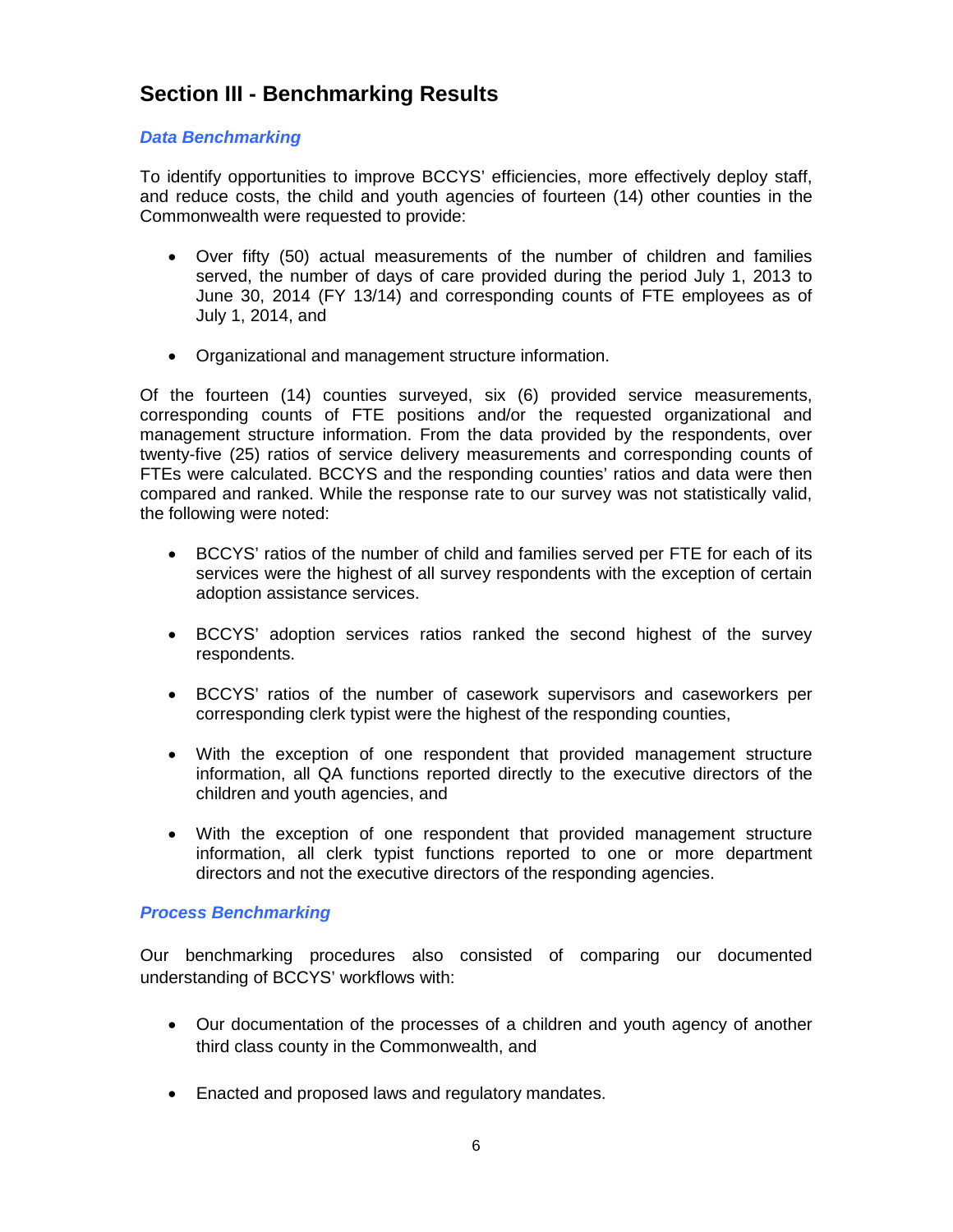### **Section III - Benchmarking Results (Continued)**

#### *Conclusions*

Based on the results of our benchmarking and other procedures, it was concluded that BCCYS' current operating processes and structure do not provide significant opportunities for existing staffing levels to deliver additional services or assume additional responsibilities from mandates that may be enacted in the future without FTE increases or an elevated risk of non-compliance with enacted laws and regulatory requirements.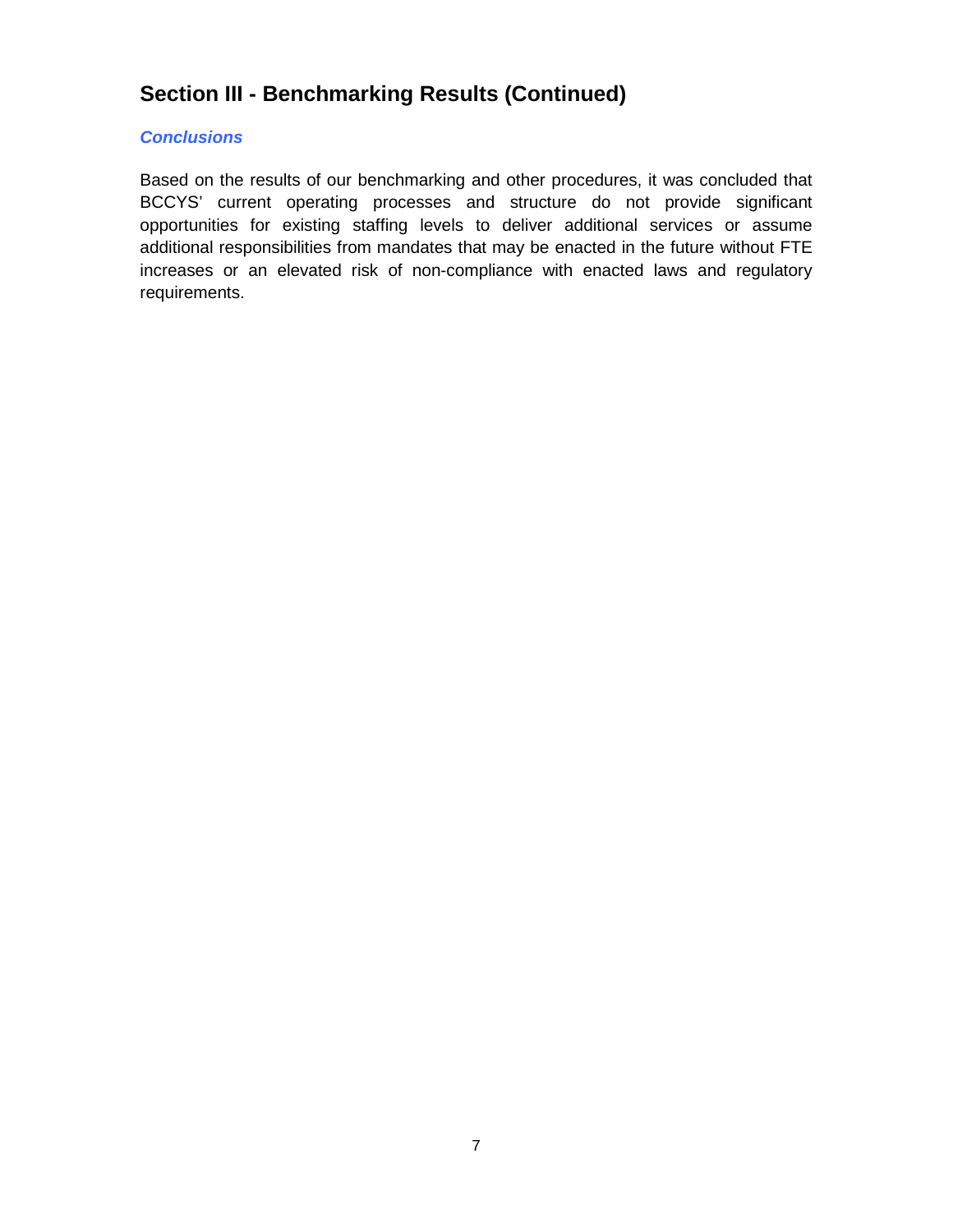## **Section IV – Efficiency Recommendations**

| No.  | <b>Recommendation</b>                                                                                                                                                                                                                                                                                    | <b>Benefits and Rationale</b>                                                                                                                                                                                                                                                                                                                                                                                                                                                                                                                                                                                                                                                                                                                                                                                                                                                                                                                                                                                                                                         | <b>Supporting</b><br><b>Documentation</b>                                                                                                                                                                                                    |
|------|----------------------------------------------------------------------------------------------------------------------------------------------------------------------------------------------------------------------------------------------------------------------------------------------------------|-----------------------------------------------------------------------------------------------------------------------------------------------------------------------------------------------------------------------------------------------------------------------------------------------------------------------------------------------------------------------------------------------------------------------------------------------------------------------------------------------------------------------------------------------------------------------------------------------------------------------------------------------------------------------------------------------------------------------------------------------------------------------------------------------------------------------------------------------------------------------------------------------------------------------------------------------------------------------------------------------------------------------------------------------------------------------|----------------------------------------------------------------------------------------------------------------------------------------------------------------------------------------------------------------------------------------------|
| 1.01 | Incorporate the capabilities of a<br>application<br>document<br>manager<br>within BCCYS' Case Management<br>System (CMS) to automate the<br>retention and retrieval of open case<br>file contents<br>enable those<br>and<br>electronically<br>contents<br>be<br>to<br>accessed more widely and remotely. | Increased efficiencies and direct services<br>from the elimination or reduction in the:<br>Redundant<br>maintenance<br><b>of</b><br>$\bullet$<br>hardcopy and electronic images of<br>family service plans (FSPs), child<br>permanency plans (CPPs), court<br>orders, foster parent approval<br>certificates, provider reports and<br>many other documents within over<br>3,200 intake investigation and open<br>case files and the personal files<br>maintained<br>by<br>casework<br>supervisors and caseworkers,<br>Need to create case index cards<br>and various other handwritten or<br>electronic summaries of case file<br>information<br>by<br>casework<br>supervisors and caseworkers,<br>Physically return case file content<br>$\bullet$<br>to BCCYS' offices, and<br>Print hardcopies of closed case<br>$\bullet$<br>files that have been reopened.<br>Additionally, paper and toner costs will be<br>reduced<br>and<br>compliance<br>with<br>Pennsylvania<br>Department<br>$-$ of $-$<br>Human<br>Services' expungement request will be<br>strengthened. | <b>BCCYS</b><br>$\bullet$<br>approved<br>process<br>flowcharts,<br>and<br>Section<br>$\bullet$<br>3.2<br><b>BCCYS'</b><br>of<br>Fiscal<br>Year<br>15/16 Needs<br>Plan<br><b>Based</b><br><b>Budget</b><br>and<br><b>CY28</b><br>and<br>data. |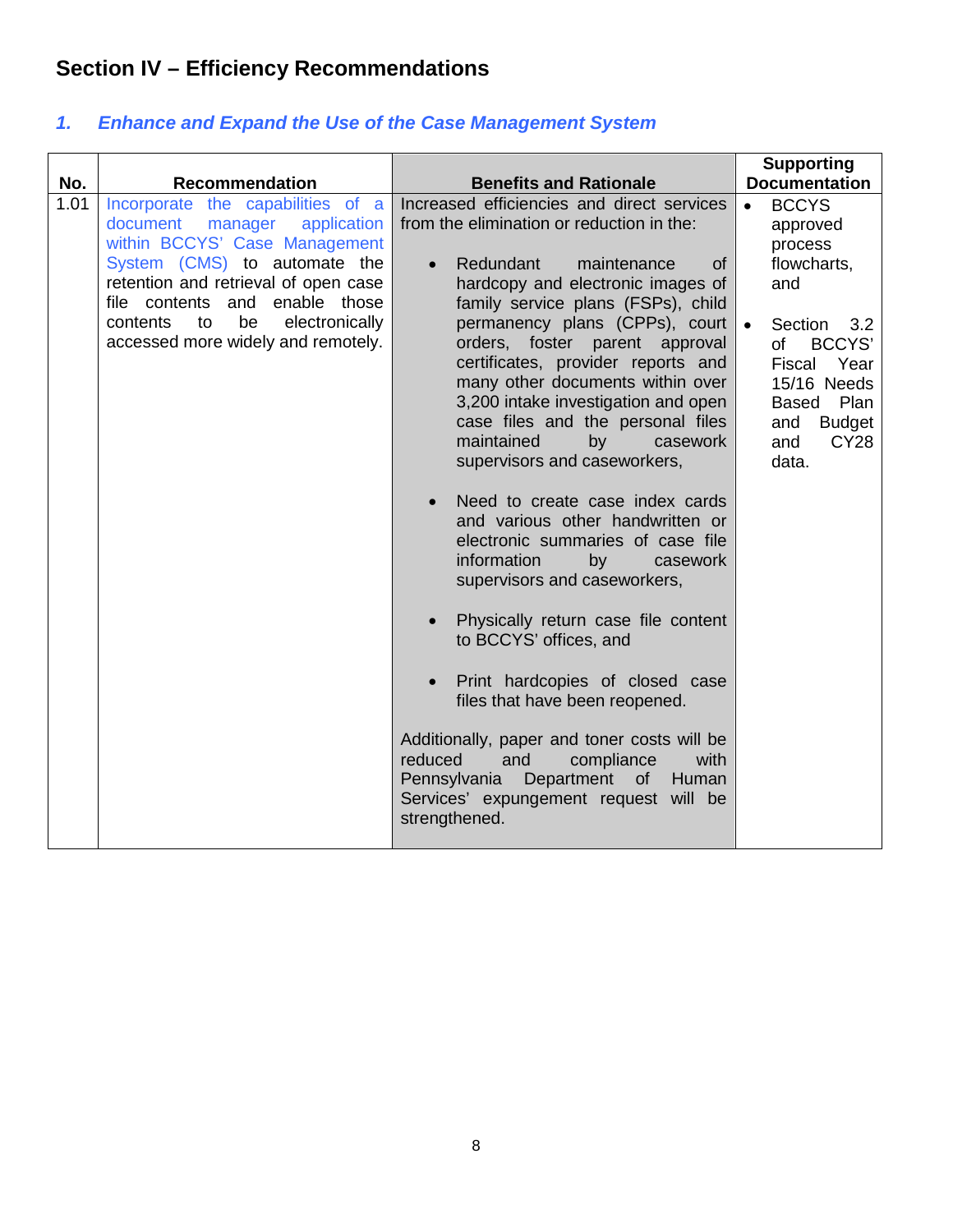| No.  | <b>Recommendation</b>                                                                                                                                                                                                                             | <b>Benefits and Rationale</b>                                                                                                                                                                                                                                                                                                                                                                                                                                                                                                                                                                                                                                                                                                                                                                                                                                                                                                                                                                                                                           | <b>Supporting</b><br><b>Documentation</b>                                                                                                                                                                                                                                       |
|------|---------------------------------------------------------------------------------------------------------------------------------------------------------------------------------------------------------------------------------------------------|---------------------------------------------------------------------------------------------------------------------------------------------------------------------------------------------------------------------------------------------------------------------------------------------------------------------------------------------------------------------------------------------------------------------------------------------------------------------------------------------------------------------------------------------------------------------------------------------------------------------------------------------------------------------------------------------------------------------------------------------------------------------------------------------------------------------------------------------------------------------------------------------------------------------------------------------------------------------------------------------------------------------------------------------------------|---------------------------------------------------------------------------------------------------------------------------------------------------------------------------------------------------------------------------------------------------------------------------------|
| 1.02 | Expand the electronic routing of<br>inter-office requests and the ability<br>casework<br>supervisors<br>of<br>and<br>caseworkers to enter, revise, and<br>more readily retrieve data within the<br>CMS to all of BCCYS' departments<br>and teams. | Increased efficiencies and direct services<br>from the elimination of the:<br>Need to handwrite or type and<br>$\bullet$<br>deliver over 20 hardcopy kinship,<br>adoption and SWAN referral forms,<br>placement sub-data, foster care<br>and kinship data input sheets,<br>activity slips, social service aide<br>and paralegal requests, clothing<br>and independent living vouchers,<br>YEP, face sheets and<br>other<br>documents that are used to trigger<br>staff to perform certain activities or<br>enter data in BCCYS' AS400<br>System (AS400 System) and other<br>electronic files, and<br>Redundant tracking of over 3,200<br>$\bullet$<br>assigned child abuse referrals to be<br>investigated and open cases by<br>each casework supervisor and<br>caseworker in individual excel and<br>word files, handwritten lists, and/or<br>erasable boards.<br>Additionally,<br>implementation<br>this<br>οf<br>child<br>recommendation will<br>all<br>ensure<br>abuse reports to be investigated are<br>transferred from the screening unit to the | <b>BCCYS</b><br>$\bullet$<br>approved<br>process<br>flowcharts,<br><b>BCCYS</b> form<br>$\bullet$<br>templates,<br>and<br>Section<br>3.2<br>of<br><b>BCCYS'</b><br>Fiscal<br>Year<br>15/16 Needs<br>Plan<br><b>Based</b><br>and<br><b>Budget</b><br><b>CY28</b><br>and<br>data. |
|      |                                                                                                                                                                                                                                                   | intake unit, all Supplemental Security<br>Income and Retirement, Survivors and<br>Insurance<br>Disability<br>payments<br>are<br>obtained, and delays in case transfers can<br>be more readily monitored.                                                                                                                                                                                                                                                                                                                                                                                                                                                                                                                                                                                                                                                                                                                                                                                                                                                |                                                                                                                                                                                                                                                                                 |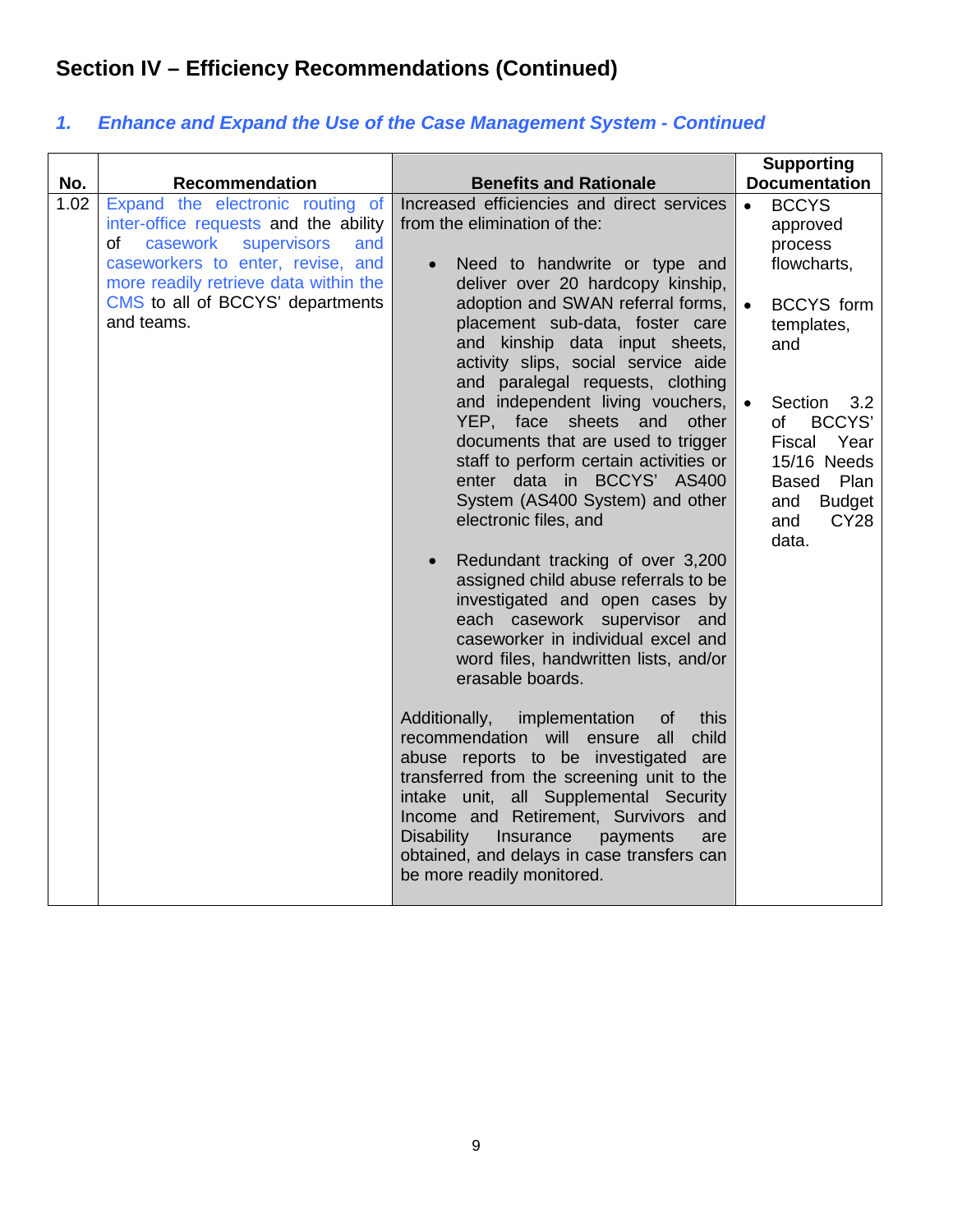| No.  | <b>Recommendation</b>                                                                                                                                                                                                                                             | <b>Benefits and Rationale</b>                                                                                                                                                                           | <b>Supporting</b><br><b>Documentation</b>                                                             |
|------|-------------------------------------------------------------------------------------------------------------------------------------------------------------------------------------------------------------------------------------------------------------------|---------------------------------------------------------------------------------------------------------------------------------------------------------------------------------------------------------|-------------------------------------------------------------------------------------------------------|
| 1.03 | ability<br>of<br>Assess<br>the<br>each<br>caseworker's<br>laptop to process<br>electronic signatures and connect to                                                                                                                                               | Increased efficiencies and direct services<br>from the elimination or reduction in:                                                                                                                     | <b>BCCYS</b><br>approved<br>process                                                                   |
|      | internet, and remedy any<br>the<br>operating difficulties.                                                                                                                                                                                                        | Caseworker travel time to obtain or<br>transport hard copy documents to<br>BCCYS' office, and                                                                                                           | flowcharts,<br>and                                                                                    |
|      | Purchase additional mobile hot spot<br>devices and licenses to internet<br>based applications, which will permit<br>caseworkers to make phone calls,<br>hold video and audio conferences,<br>text and fax documents from their<br>internet connected devices, and | Efforts to type handwritten FSPs,<br>transition plans and other case file<br>documents.<br>Additionally, paper and toner costs will be<br>reduced.                                                      | BCCYS'<br>organizational<br>chart and unit<br>lists that were<br>provided<br>in.<br>November<br>2014. |
|      | utilize encrypted email services.<br>Lastly, consider replacing obsolete<br>or damaged laptops with tablets or<br>two-in-one laptops that contain<br>wireless cards.                                                                                              | As of November 17, 2014, substantially all<br>of BCCYS' 106 caseworkers traveled to<br>the office each work day to obtain and<br>deliver hard copy case file documents and<br>perform other activities. |                                                                                                       |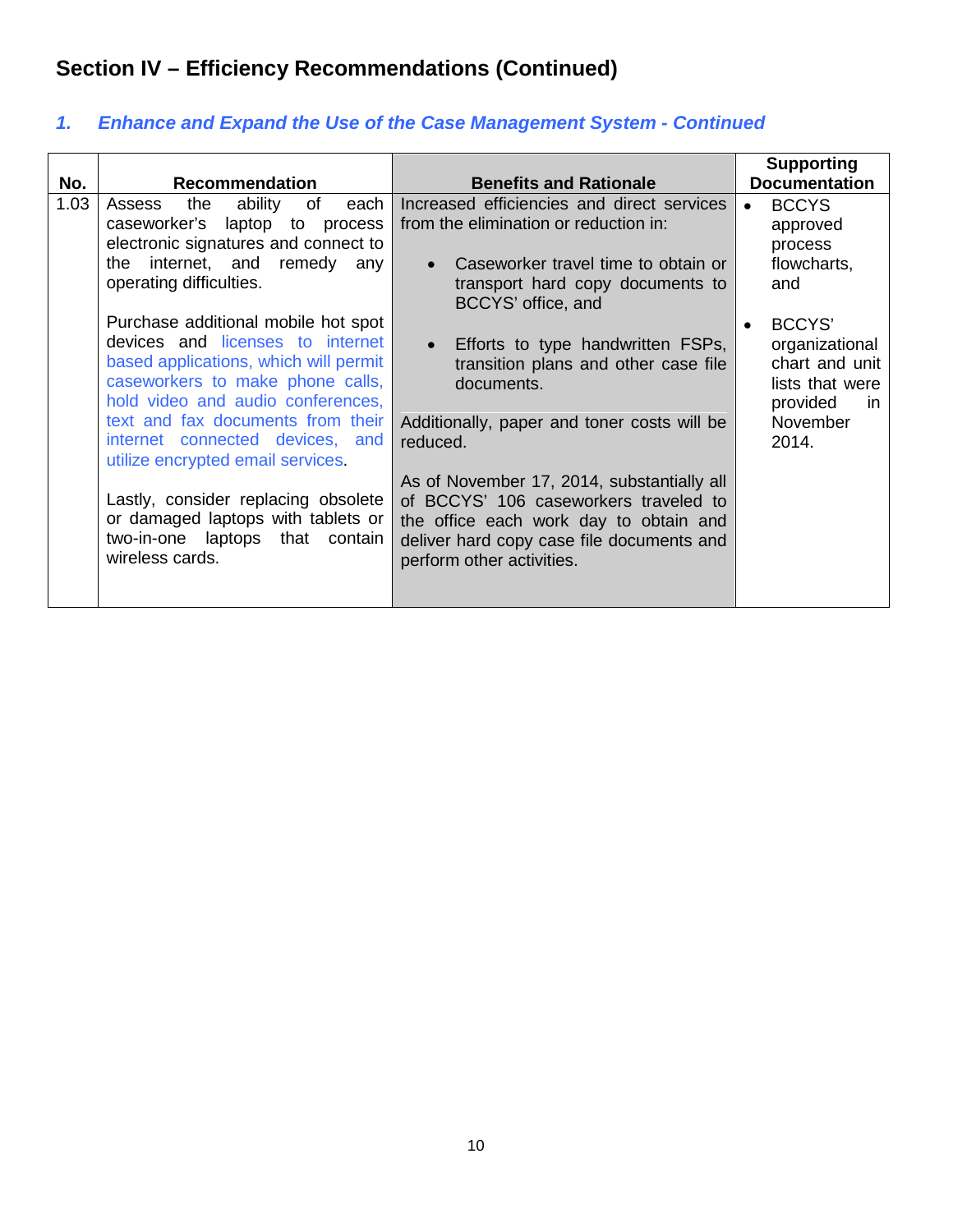| No.  | <b>Recommendation</b>                                                                                                                                                                                                                                                                                                                                                                                                                                                                                                                                                                                                                                                                                    | <b>Benefits and Rationale</b>                                                                                                                                                                                                                                                                                                                                                                                                                           | <b>Supporting</b><br><b>Documentation</b>                                                                                                                                                                                                    |
|------|----------------------------------------------------------------------------------------------------------------------------------------------------------------------------------------------------------------------------------------------------------------------------------------------------------------------------------------------------------------------------------------------------------------------------------------------------------------------------------------------------------------------------------------------------------------------------------------------------------------------------------------------------------------------------------------------------------|---------------------------------------------------------------------------------------------------------------------------------------------------------------------------------------------------------------------------------------------------------------------------------------------------------------------------------------------------------------------------------------------------------------------------------------------------------|----------------------------------------------------------------------------------------------------------------------------------------------------------------------------------------------------------------------------------------------|
| 1.04 | Calculate and track the actual and<br>required completion timeframes of<br>the following and automate the<br>triggering of the performance of<br>such activities through the use of<br>electronic queues or email alerts.<br>Child<br><b>Services</b><br>Protective<br>(CPS) investigations,<br><b>CY890</b><br>Submissions<br>of<br>forms,<br>Child visits by caseworkers<br>and child medical visits,<br>FSP, CPP, risk assessment<br>and PILOT system updates,<br>Foster parent and kinship re-<br>certifications,<br>Independent living and Title<br>IV-E<br>eligibility<br>recertifications,<br>Multidisciplinary team (MTD)<br>reviews, and<br>Other<br>required<br>case<br>management activities. | Increased efficiencies and direct services<br>from the elimination of the redundant entry<br>and maintenance of the same or similar<br>data for over 3,200 investigation and open<br>case files in the AS400 System, numerous<br>excel and word files, hardcopy calendars,<br>log books and lists, MS Outlook calendars,<br>and post-it notes.<br>Additionally,<br>BCCYS' compliance<br>with<br>mandated<br>requirements<br>will<br>be<br>strengthened. | <b>BCCYS</b><br>$\bullet$<br>approved<br>process<br>flowcharts,<br>and<br>Section<br>3.2<br>$\bullet$<br>of<br><b>BCCYS'</b><br>Fiscal<br>Year<br>15/16 Needs<br>Plan<br><b>Based</b><br><b>Budget</b><br>and<br><b>CY28</b><br>and<br>data. |
| 1.05 | distribution of court packet contents<br>from electronically stored case file<br>contents<br>and<br>permit<br>parent<br>guardian<br>attorneys,<br>ad<br>litems,<br>hearing officers and possibly judges<br>to access those contents within the<br><b>CMS</b><br>through<br>appropriately<br>restricted user rights.                                                                                                                                                                                                                                                                                                                                                                                      | Automate the accumulation and Increased efficiencies and direct services<br>from the elimination of the manual<br>accumulation, copying, and distribution of<br>an estimated 3,100 court packets.<br>Additionally paper and toner costs will be<br>reduced.                                                                                                                                                                                             | <b>BCCYS</b><br>approved<br>process<br>flowcharts,<br>and<br>Section<br>3.2<br>$\bullet$<br>BCCYS'<br>of<br>Fiscal Year<br>15/16 Needs<br>Plan<br><b>Based</b><br><b>Budget</b><br>and<br>and<br>CY28<br>data.                               |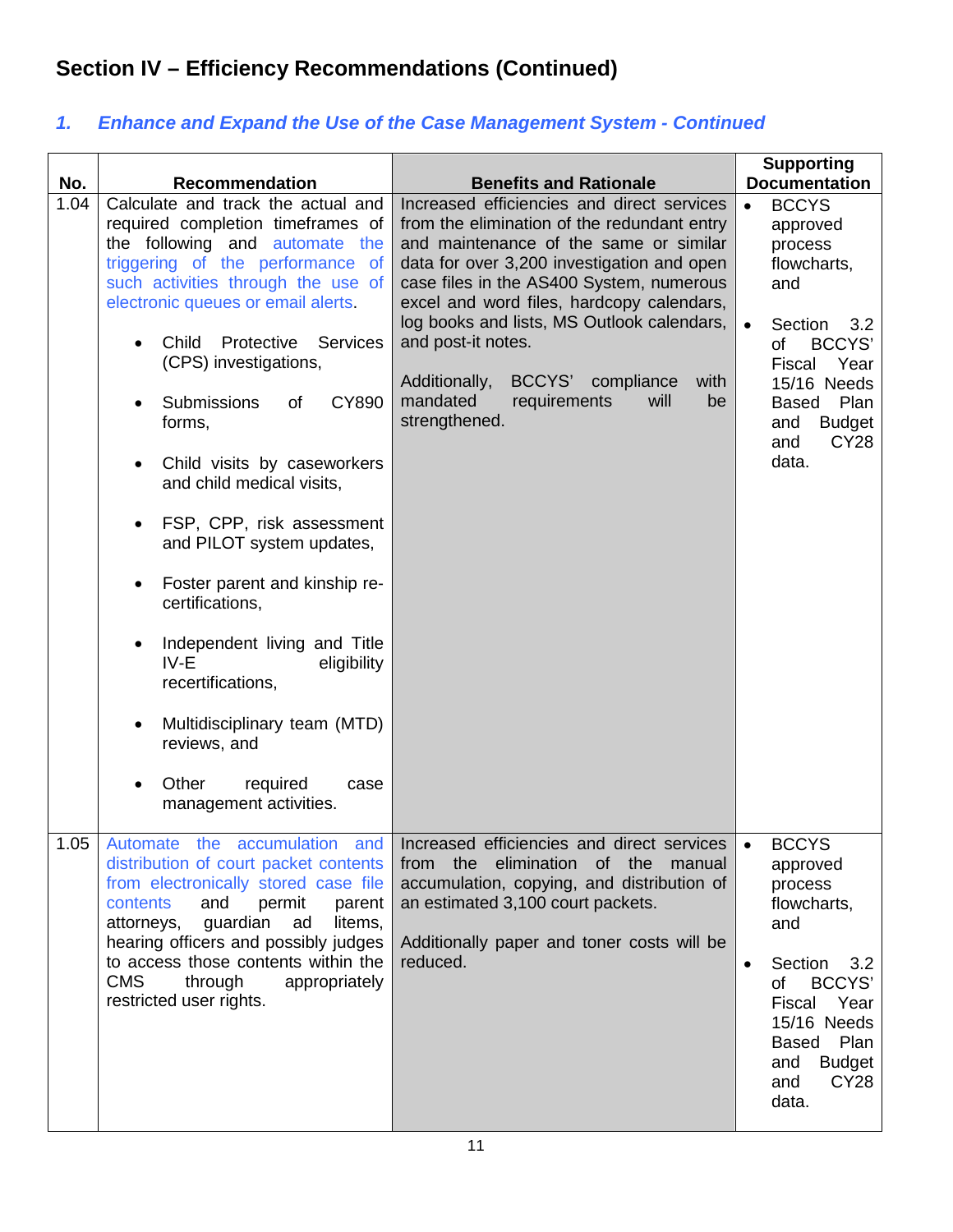| No.  | <b>Recommendation</b>                                                                                                                                                                                                                                                                                            | <b>Benefits and Rationale</b>                                                                                                                                                                                                                                                                                          | <b>Supporting</b><br><b>Documentation</b>                                                                                                                                                                                                                                     |
|------|------------------------------------------------------------------------------------------------------------------------------------------------------------------------------------------------------------------------------------------------------------------------------------------------------------------|------------------------------------------------------------------------------------------------------------------------------------------------------------------------------------------------------------------------------------------------------------------------------------------------------------------------|-------------------------------------------------------------------------------------------------------------------------------------------------------------------------------------------------------------------------------------------------------------------------------|
| 1.06 | Incorporate the data maintained in<br>the fiscal team's IV-E and TANF<br>eligibility, adoption, provider invoice,<br>unit, rate and contract, child support<br>and medically fragile excel files and<br>the<br>placement<br>department's<br>medically fragile, PLC and kinship<br>case excel files into the CMS. | Increased efficiencies from the elimination<br>of the:<br>Redundant entry,<br>revision<br>$\bullet$<br>and<br>maintenance of at least 1,800 data<br>fields in 12 MS excel files and the<br>AS400 System, and<br>reconcile these<br>data<br>Need to<br>$\bullet$<br>resolve<br>data<br>sources<br>and<br>discrepancies. | <b>BCCYS</b><br>$\bullet$<br>approved<br>process<br>flowcharts,<br><b>BCCYS</b><br><b>MS</b><br>$\bullet$<br>file<br>Excel<br>templates,<br>and<br>Section<br>3.2<br>$\bullet$<br>of<br><b>BCCYS'</b><br>Year<br>Fiscal<br>15/16 Needs<br>Plan<br><b>Based</b><br>and Budget. |
| 1.07 | Utilize existing case file content<br>indexes in the CMS and develop<br>edit checks and related reports to<br>detect the absence of required case<br>outdated<br>versions<br>records,<br>of<br>required forms and cases that may<br>not be timely transferred to another<br>unit.                                | Increased efficiencies and direct services<br>from the elimination of the completion of<br>an estimated 500 kinship, placement, and<br>adoption checklists.<br>BCCYS' compliance<br>Additionally,<br>with<br>mandated<br>requirements<br>be<br>will<br>strengthened.                                                   | <b>BCCYS</b><br>$\bullet$<br>approved<br>process<br>flowcharts,<br>and<br>Section<br>3.2<br>$\bullet$<br>of<br>BCCYS'<br>Fiscal Year<br>15/16 Needs<br>Plan<br><b>Based</b><br>and Budget.                                                                                    |
| 1.08 | Incorporate the use of electronic<br>approvals in the CMS.                                                                                                                                                                                                                                                       | Increased efficiencies and reduced paper<br>and toner cost from the reduction in over<br>3,300 FSP, CPPs, voucher requests, and<br>other documents and forms being printed<br>and physically routed.                                                                                                                   | <b>BCCYS</b><br>$\bullet$<br>approved<br>process<br>flowcharts,<br>Section<br>3.2<br>$\bullet$<br><b>BCCYS'</b><br>of<br>Fiscal Year<br>15/16 Needs<br>Plan<br>Based<br>and Budget,<br>and<br><b>Berks</b><br>$\bullet$<br>County court<br>schedules.                         |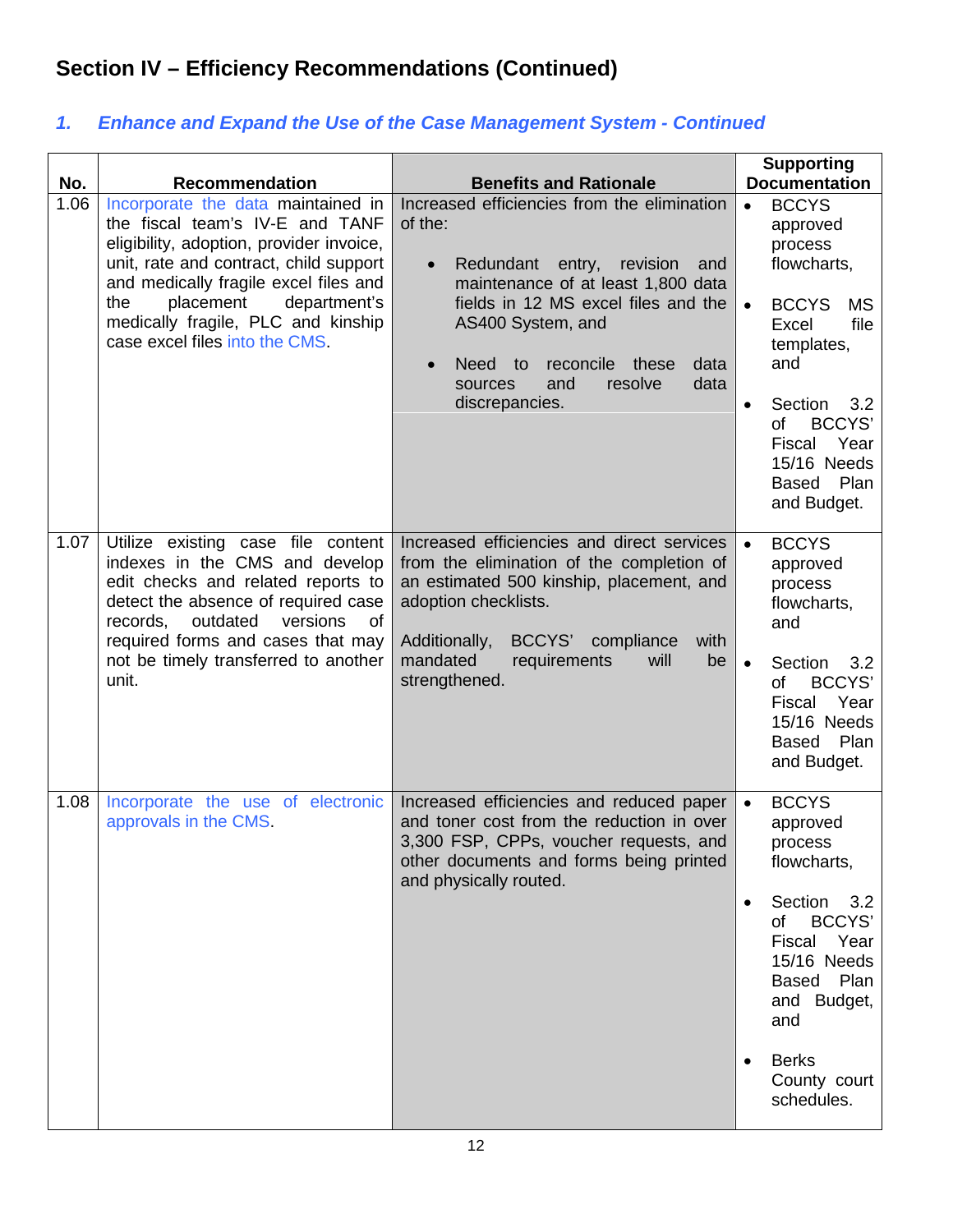| No.  | <b>Recommendation</b>                                                                                                                                                                                                                                                                                                                                                                                                                                         | <b>Benefits and Rationale</b>                                                                                                                                                                                                                                                                                                             | <b>Supporting</b><br><b>Documentation</b>                                                                              |
|------|---------------------------------------------------------------------------------------------------------------------------------------------------------------------------------------------------------------------------------------------------------------------------------------------------------------------------------------------------------------------------------------------------------------------------------------------------------------|-------------------------------------------------------------------------------------------------------------------------------------------------------------------------------------------------------------------------------------------------------------------------------------------------------------------------------------------|------------------------------------------------------------------------------------------------------------------------|
| 1.09 | Enable authorized invoice files to be<br>generated from the CMS that can be<br>directly uploaded to the County<br>Oracle application.                                                                                                                                                                                                                                                                                                                         | Increased efficiencies from the elimination<br>of the redundant entry of provider invoices,<br>adoption, and subsidized permanent legal<br>custodian (SPLC) payment data in MS<br>Excel files and the County's Oracle<br>application.                                                                                                     | <b>BCCYS</b><br>$\bullet$<br>approved<br>process<br>flowcharts.                                                        |
| 1.10 | Expand the automatic generation of<br>form fields within the CMS and<br>enable completed forms to<br>be<br>reprinted and saved.                                                                                                                                                                                                                                                                                                                               | Increased efficiencies from reductions in<br>the redundant entry of data within the<br>AS400 System and in over 100 word<br>templates, including CPPs, petitions, court<br>orders, summons, CY49, CY60, CY61,<br>and CY104 forms, non-offending parent,<br>casework meeting and other letters and<br>structured case note word templates. | <b>BCCYS</b><br>$\bullet$<br>approved<br>process<br>flowcharts,<br>and<br><b>BCCYS</b> form<br>$\bullet$<br>templates. |
| 1.11 | Ensure the applications that will<br>open electronic case file content can<br>search and replace data fields.                                                                                                                                                                                                                                                                                                                                                 | Increased efficiencies from the elimination<br>of manual efforts to locate and white-out or<br>delete certain identifying data within family<br>case files, MS Excel files, and logs after<br>the finalization of an adoption or receipt of<br>an expungement notification.                                                               | <b>BCCYS</b><br>$\bullet$<br>approved<br>process<br>flowcharts.                                                        |
| 1.12 | Consider developing a summary<br>report of court ordered activities, the<br>services performed<br>related<br>by<br>BCCYS or its contracted providers<br>and the outcomes of those services<br>from case data and case file<br>contents that are stored within the<br>CMS.<br><b>This</b><br>recommendation<br>was<br>developed with and is supported by<br>representatives from the County's<br>Court of Common<br><b>Pleas</b><br>and<br>guardian ad litems. | Increased efficiencies from:<br>Caseworkers being more readily<br>$\bullet$<br>prepared to testify during court<br>hearings,<br>A reduction in the number of<br>$\bullet$<br>manually<br>prepared<br>summaries<br>currently<br>created<br>certain<br>by<br>caseworkers, and<br>Possibly expedited hearings.<br>$\bullet$                  | <b>BCCYS</b><br>$\bullet$<br>approved<br>process<br>flowcharts.                                                        |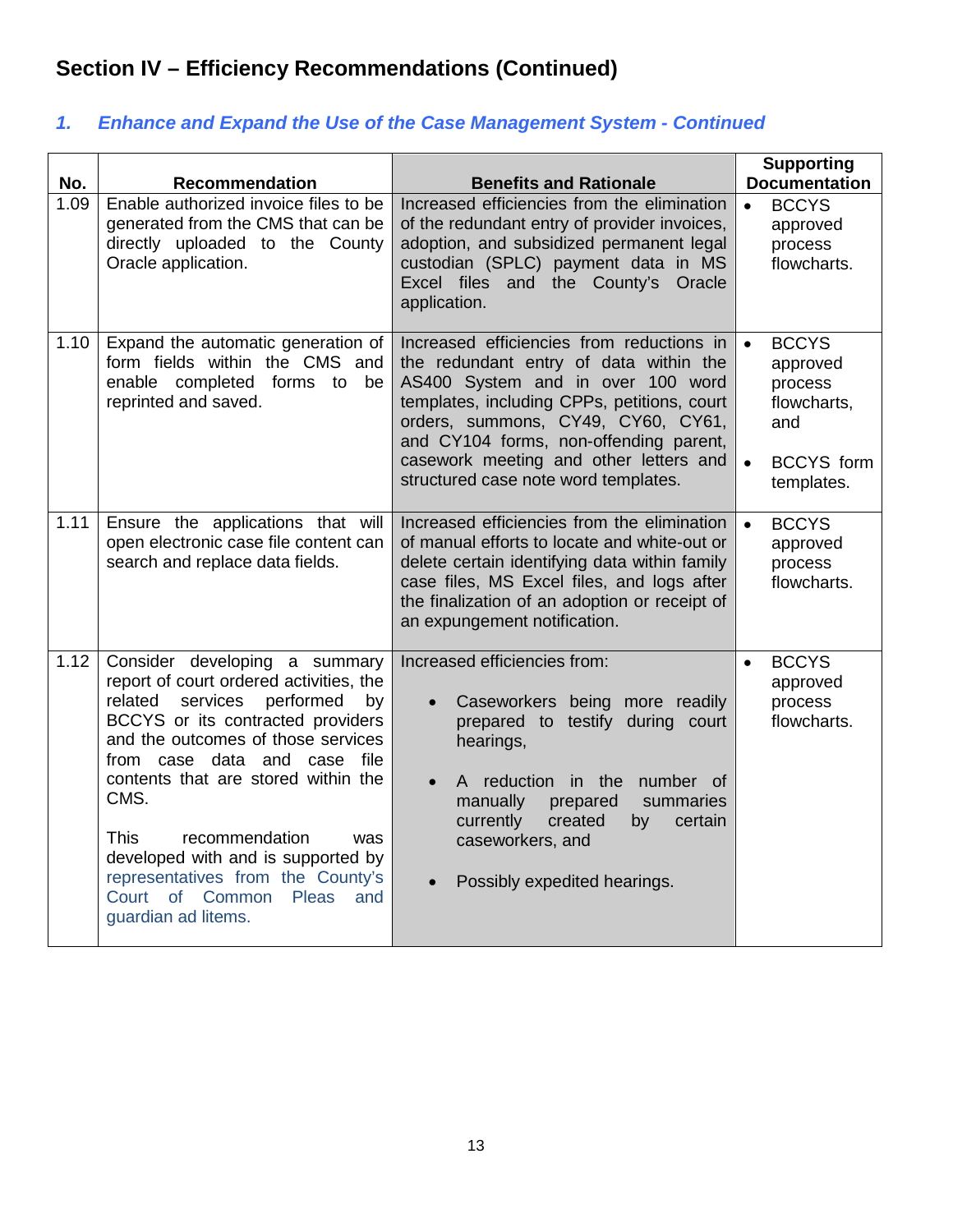| No.  | <b>Recommendation</b>                                                                                                                                                                                                                                                                                                             | <b>Benefits and Rationale</b>                                                                                                                                                                                                                                                                                            | <b>Supporting</b><br><b>Documentation</b>                       |
|------|-----------------------------------------------------------------------------------------------------------------------------------------------------------------------------------------------------------------------------------------------------------------------------------------------------------------------------------|--------------------------------------------------------------------------------------------------------------------------------------------------------------------------------------------------------------------------------------------------------------------------------------------------------------------------|-----------------------------------------------------------------|
| 1.13 | Consider modifying the CMS to:<br>Enable<br>possible<br>name<br>$\bullet$<br>matches to be returned if an<br>existing record is not located<br>upon executing a search for a<br>complete first and last name,<br>Permit city names where<br>$\bullet$<br>alleged instances of abuse<br>occurred to be selected on<br>CY104 forms, | Increased efficiencies from reductions in:<br>Repeated name searches in the<br>$\bullet$<br>CMS,<br>• Printing and typing<br>data<br><b>on</b><br>hardcopy CY104 forms,<br>Narratives in structured case note<br>$\bullet$<br>forms being typed in other files,<br>spell checked and copied<br>into<br>another form, and | <b>BCCYS</b><br>$\bullet$<br>approved<br>process<br>flowcharts. |
|      | Spell check forms, and<br>Enable case file content to be<br>$\bullet$<br>electronically merged when<br>cases are combined.<br>For cases files to be combined,<br>enable case file contents to be<br>electronically merged rather than<br>having to be printed and rescanned.                                                      | Case file content being printed and<br>$\bullet$<br>rescanned.                                                                                                                                                                                                                                                           |                                                                 |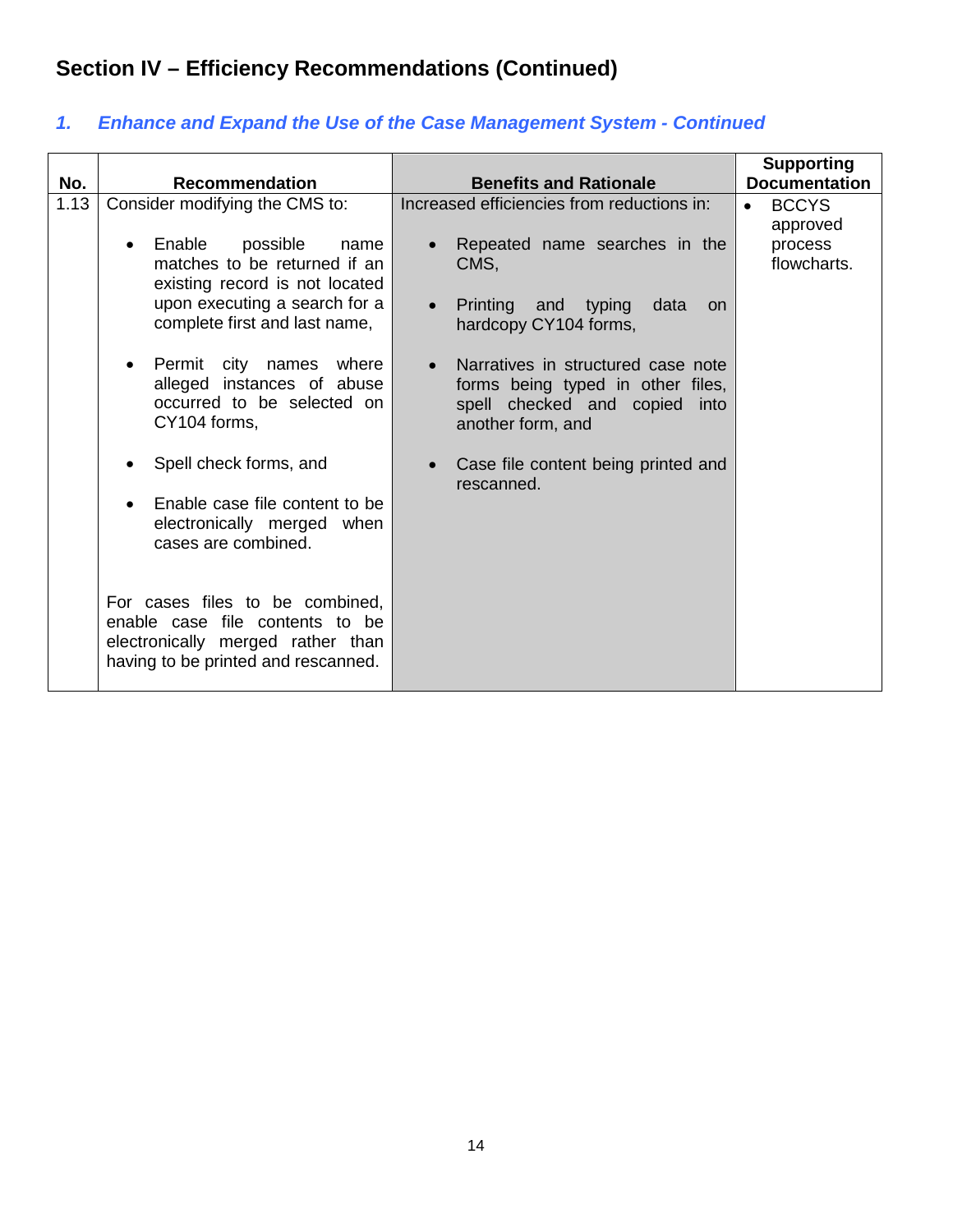## *2. Redeploy Existing BCCYS Staff*

| No.  | <b>Recommendation</b>                                                                                                                                                                                                                                                                                                                                                                                                                                                       | <b>Benefits and Rationale</b>                                                                                                                                                                                                                                                                                                                                                                                                                                                                                                                                                                                                         | <b>Supporting</b><br><b>Documentation</b>                                                                                                                                            |
|------|-----------------------------------------------------------------------------------------------------------------------------------------------------------------------------------------------------------------------------------------------------------------------------------------------------------------------------------------------------------------------------------------------------------------------------------------------------------------------------|---------------------------------------------------------------------------------------------------------------------------------------------------------------------------------------------------------------------------------------------------------------------------------------------------------------------------------------------------------------------------------------------------------------------------------------------------------------------------------------------------------------------------------------------------------------------------------------------------------------------------------------|--------------------------------------------------------------------------------------------------------------------------------------------------------------------------------------|
| 2.01 | <b>Utilize</b><br>efficiencies<br>the<br>clerical<br>obtained from<br>enhancing<br>and<br>expanding the use of the CMS to<br>shift certain administrative tasks<br>currently performed by caseworkers,<br>coordinators and QA staff to clerk<br>typist personnel and social service<br>case aides.<br>Also consider training clerk typist III<br>staff to administer the user access<br>rights of those non-BCCYS staff that<br>can access electronic case file<br>content. | Increased direct services and improved<br>outcomes from reductions in caseworker,<br>coordinator and QA staff time spent on<br>over 25 administrative tasks including:<br>Jnet, CIS and LexisNexis Accurint<br>$\bullet$<br>identity searches,<br>Monitoring the receipt of required<br>$\bullet$<br>documentation and reports from<br>foster<br>parents<br>agency<br>and<br>providers,<br>Tracking of caseworker continuing<br>$\bullet$<br>education<br>and<br>Childline<br>and<br>criminal clearances,<br>The tracking of NYTD survey<br>responses, and<br>birth<br>certificate<br>Completion<br>of<br>$\bullet$<br>request forms. | <b>BCCYS</b><br>$\bullet$<br>approved<br>process<br>flowcharts,<br>and<br>Section 3.2<br>$\bullet$<br>of BCCYS'<br>Fiscal Year<br>15/16<br><b>Needs</b><br>Based Plan<br>and Budget. |
| 2.02 | When police are not available to<br>accompany caseworkers<br>to<br>a<br>location that may not be safe and a<br>decision is made to go to the<br>location, consider having social<br>service case<br>aides<br>accompany<br>caseworkers rather<br>than<br>other<br>caseworkers.                                                                                                                                                                                               | Increased direct services and a more cost<br>effective use of personnel.                                                                                                                                                                                                                                                                                                                                                                                                                                                                                                                                                              | <b>BCCYS</b><br>$\bullet$<br>approved<br>process<br>flowcharts.                                                                                                                      |
| 2.03 | Consider expanding the number of<br>personnel assigned to the second<br>shift or negotiating staggered work<br>shifts.                                                                                                                                                                                                                                                                                                                                                      | Improve outcomes and reduced overtime<br>from a better coordination of caseworker<br>schedules with those of school aged<br>children, working parents, adoptive or<br>kinship resources and foster parents.                                                                                                                                                                                                                                                                                                                                                                                                                           | <b>BCCYS</b><br>$\bullet$<br>approved<br>process<br>flowcharts.                                                                                                                      |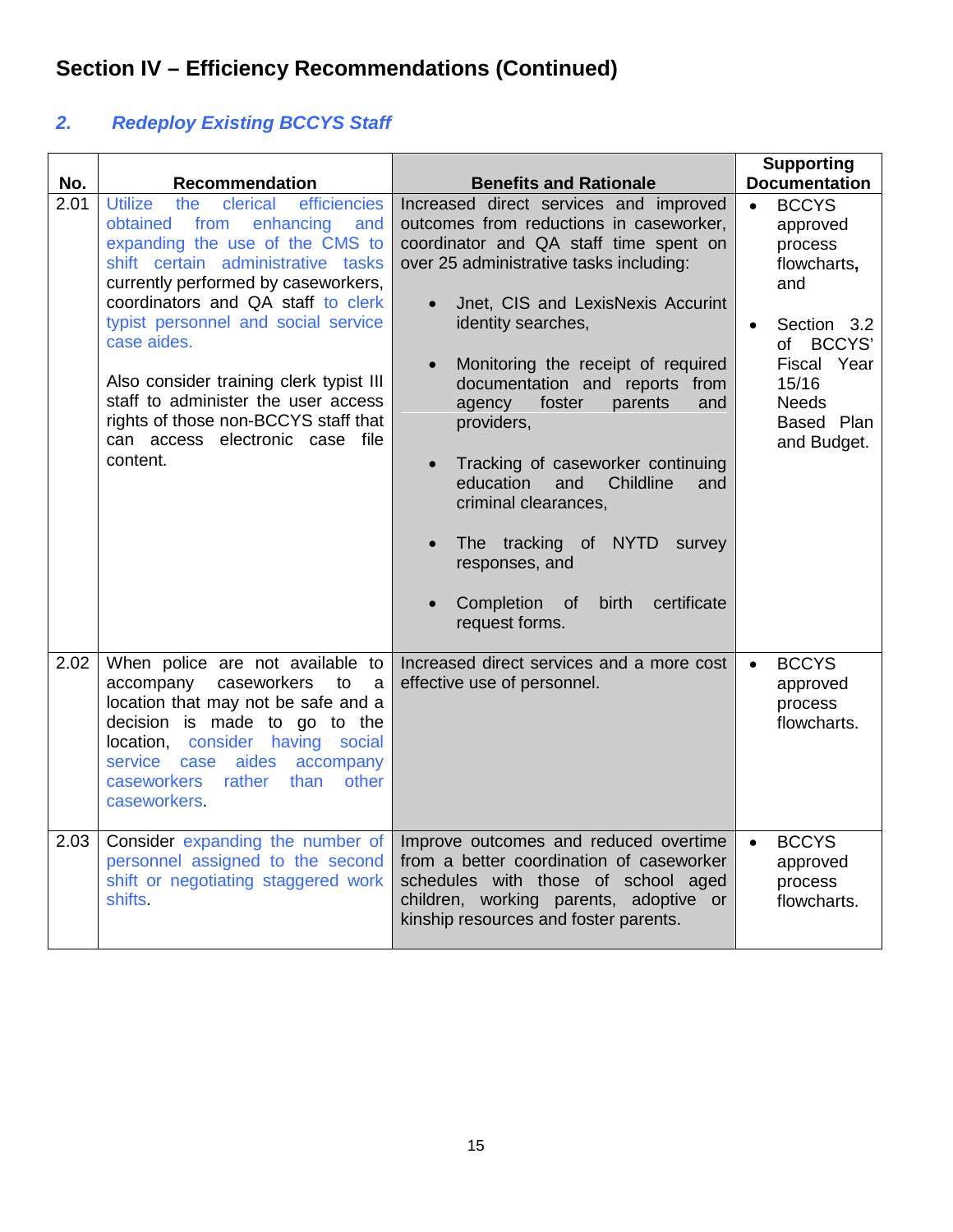## *2. Redeploy Existing BCCYS Staff - Continued*

| No.  | <b>Recommendation</b>                                                                                                                                                                                                                                                                                                                                                                                                      | <b>Benefits and Rationale</b>                                                                                                                                                                                                                                                                                                                                                                                                                                                                  | <b>Supporting</b><br><b>Documentation</b>                         |
|------|----------------------------------------------------------------------------------------------------------------------------------------------------------------------------------------------------------------------------------------------------------------------------------------------------------------------------------------------------------------------------------------------------------------------------|------------------------------------------------------------------------------------------------------------------------------------------------------------------------------------------------------------------------------------------------------------------------------------------------------------------------------------------------------------------------------------------------------------------------------------------------------------------------------------------------|-------------------------------------------------------------------|
| 2.04 | In conjunction with recommendation<br>4.02, utilize QA staff, with the<br>guidance of BCCYS' solicitors, to<br>the<br>preparedness<br>0f<br>assess<br>caseworkers<br>testify<br>to<br>and<br>demonstrated<br>remediate<br>any<br>deficiencies.<br>Also QA staff should monitor<br>changes in and maintain a library of<br>laws, regulations and bulletins and<br>alert department directors to any<br>significant changes. | Possibly expedited hearings and reduced<br>compliance risk.                                                                                                                                                                                                                                                                                                                                                                                                                                    | <b>BCCYS</b><br>$\bullet$<br>approved<br>process<br>flowcharts.   |
| 2.05 | Consider incenting more tenured<br>caseworkers to willingly transfer to<br>units with less experience personnel<br>through the use of one time<br>payments and/or increased<br>paid<br>time off.                                                                                                                                                                                                                           | Reduced compliance risks and improved<br>outcomes.<br>During our review of the unit's average<br>years of service, we noted that three (3)<br>intake units were staffed by caseworkers<br>that collectively had average years of<br>service of less than three (3) years. In<br>contrast, we noted in-home service and<br>placement units that were staffed by<br>caseworkers who collectively had average<br>years of service that ranged from seven<br>(7) years to over fifteen (15) years. | <b>BCCYS'</b><br>employee<br>of<br>years<br>service<br>summaries. |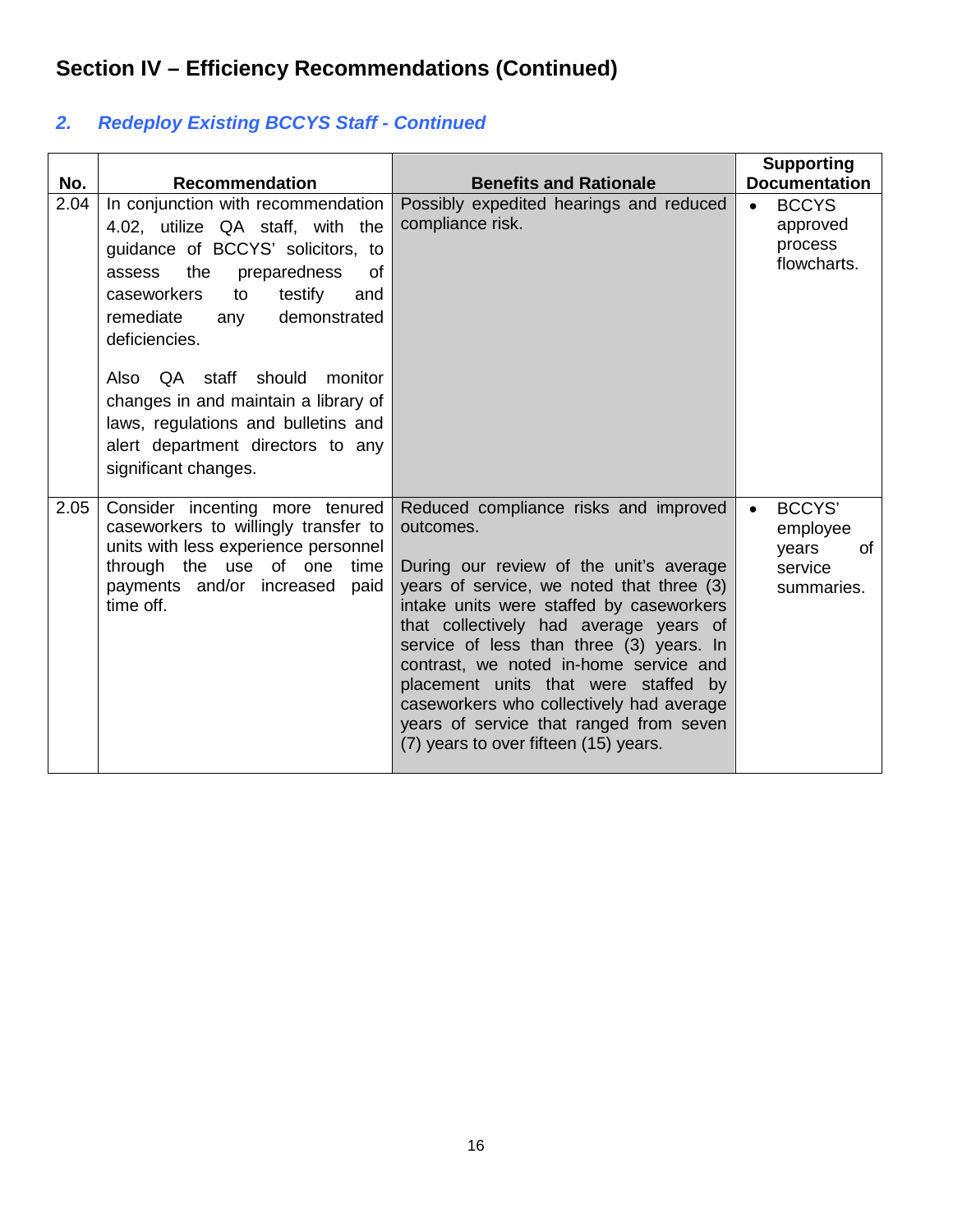### *3. Utilize Additional Resources*

| No.  | <b>Recommendation</b>                                                                                                                                                                                                                    | <b>Benefits and Rationale</b>                                                                                                             | <b>Supporting</b><br><b>Documentation</b>                                                                                                                                                             |
|------|------------------------------------------------------------------------------------------------------------------------------------------------------------------------------------------------------------------------------------------|-------------------------------------------------------------------------------------------------------------------------------------------|-------------------------------------------------------------------------------------------------------------------------------------------------------------------------------------------------------|
| 3.01 | Continue to develop and implement<br>an agency foster parent recruiting<br>plan to increase the utilization of<br>agency foster parents.                                                                                                 | Realization of estimated net cost savings<br>of over \$350,000 of Commonwealth and<br>County funds as further explained in<br>Appendix A. | AS400<br>$\bullet$<br>reports and<br>fiscal<br>team<br><b>MS</b><br>Excel<br>files,                                                                                                                   |
|      |                                                                                                                                                                                                                                          |                                                                                                                                           | California<br>$\bullet$<br>Department<br>of Human<br><b>Services</b><br>2002 Annual<br>Report and<br>article<br>an<br>published in<br>the Journal<br>of Sociology<br>Social<br>and<br>Welfare,<br>and |
|      |                                                                                                                                                                                                                                          |                                                                                                                                           | <b>BCCYS</b><br>$\bullet$<br>approved<br>process<br>flowcharts.                                                                                                                                       |
| 3.02 | Evaluate forwarding child abuse<br>calls that are not able to be<br>answered by screening unit staff<br>and would be forwarded to voice<br>mail to the on-call service providers<br>of the County's other human service<br>departments.  | Improved outcomes from a more timely<br>screening of referrals.                                                                           | <b>BCCYS</b><br>$\bullet$<br>approved<br>process<br>flowcharts.                                                                                                                                       |
| 3.03 | Consider making agency foster care<br>and kinship packets and forms,<br>excluding applications, available on<br>BCCYS' web page and noting the<br>types of information that child abuse<br>referral callers will be asked to<br>provide. | Improved outcomes and more expedient<br>interactions<br>with<br>prospective<br>foster<br>parents, relatives, and other callers.           | <b>BCCYS</b><br>approved<br>process<br>flowcharts.                                                                                                                                                    |
| 3.04 | Assess if personnel summary and<br>fixed asset budget information can<br>be obtained from any available<br>human resource or fixed asset<br>systems.                                                                                     | Increased efficiencies from reductions in<br>the entry of fixed asset and personnel<br>data.                                              | <b>BCCYS</b><br>$\bullet$<br>approved<br>process<br>flowcharts.                                                                                                                                       |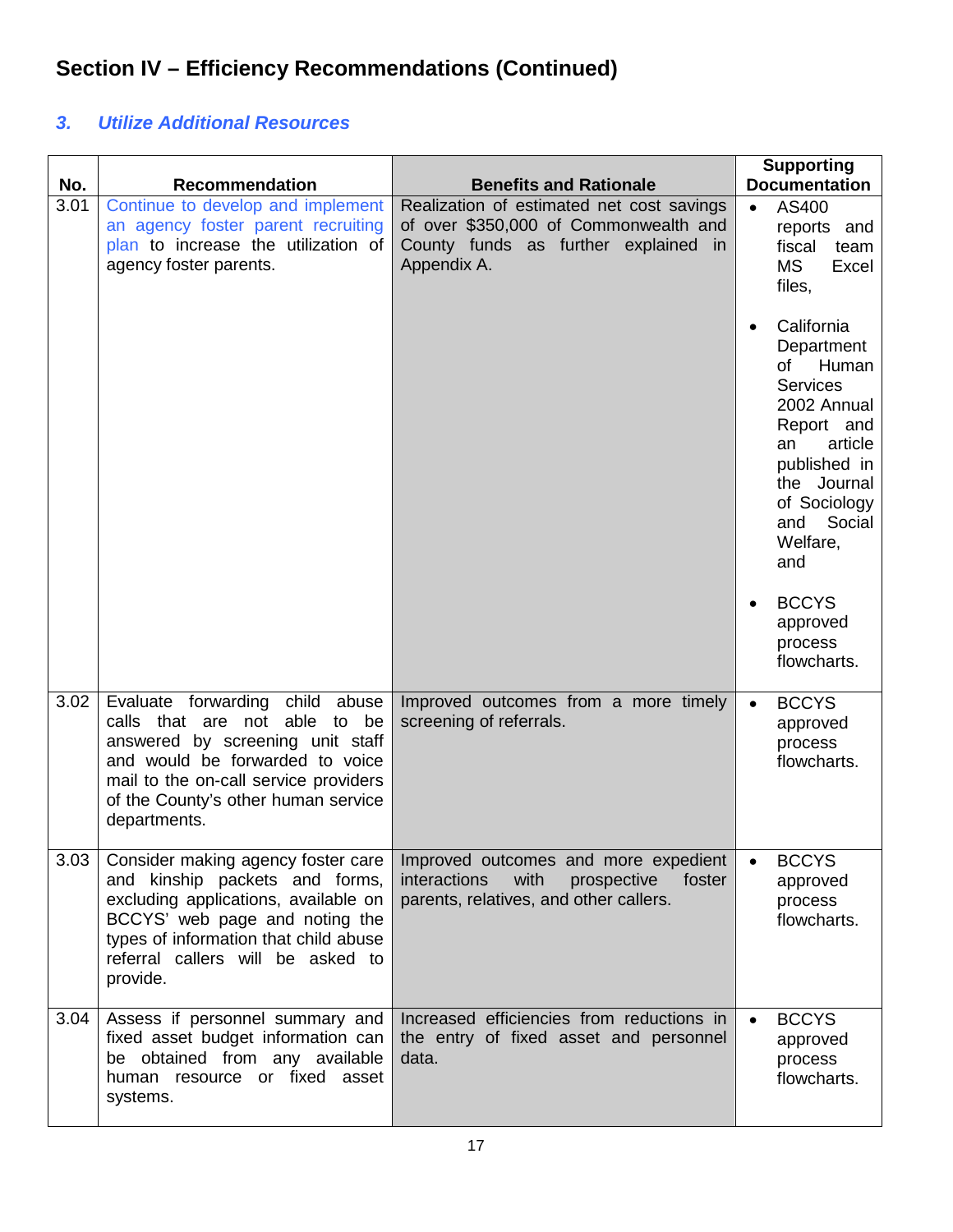## *4. Redefine Organizational Structures*

| No.  | <b>Recommendation</b>                                                                                                                                                                                                                                                                                                                                                                                                                                               | <b>Benefits and Rationale</b>                                                                                                                                                                                                                                                                     | <b>Supporting</b><br><b>Documentation</b>                                                                                                                                        |
|------|---------------------------------------------------------------------------------------------------------------------------------------------------------------------------------------------------------------------------------------------------------------------------------------------------------------------------------------------------------------------------------------------------------------------------------------------------------------------|---------------------------------------------------------------------------------------------------------------------------------------------------------------------------------------------------------------------------------------------------------------------------------------------------|----------------------------------------------------------------------------------------------------------------------------------------------------------------------------------|
| 4.01 | Consider consolidating the oversight<br>of BCCYS, and the County's Area<br>Agency on Aging (AAA) and MH/DD<br>program within one existing position.                                                                                                                                                                                                                                                                                                                 | Increased coordination and sharing of<br>administrative and clerical personnel, other<br>resources and services and the systematic<br>perpetuation of such efforts.                                                                                                                               | $\bullet$<br>County<br>organizational<br>charts.                                                                                                                                 |
| 4.02 | Reinstitute the performance of QA<br>planning,<br>assessment<br>and<br>monitoring activities by having the<br>QA unit report directly to the BCCYS<br>deputy director to ensure<br>the<br>continuance of such activities.<br>Should QA staff continue to be<br>needed to complete initial FSPs and<br>CPPs, consideration should<br>be<br>given to substituting a QA position<br>for a caseworker position that can<br>assume a caseload.                           | Reduced<br>compliance<br>from<br>risk<br>the<br>systematic performance of independent<br>case monitoring activities.<br>Perpetuation of efficiency and outcome<br>improvements from the remediation of<br>identified<br>deficiencies<br>and<br>possibly<br>development of prevention initiatives. | <b>BCCYS</b><br>$\bullet$<br>approved<br>process<br>flowcharts, and<br><b>BKG's</b><br>$\bullet$<br>understanding<br>of other county<br>child and youth<br>office<br>operations. |
| 4.03 | all<br>clerical<br>Consider<br>having<br>administrative officers and clerk<br>typist staff report to the BCCYS<br>departments they support.                                                                                                                                                                                                                                                                                                                         | Cost effective utilization of BCCYS staff<br>through a more consistent utilization of<br>clerical support.                                                                                                                                                                                        | <b>BCCYS</b><br>approved<br>process<br>flowcharts, and<br>Benchmarking<br>$\bullet$<br>results.                                                                                  |
| 4.04 | Centralize the oversight of case<br><b>aides</b><br>under<br>administrative<br>an<br>officer.<br>Also, ensure social service aides<br>consistently update their available<br>time on their MS Outlook calendars<br>and those calendars are accessible<br>to all casework supervisors and<br>caseworkers to reduce the likelihood<br>of service delays and instances in<br>which<br>unnecessary<br>provider<br>expenditures are<br>incurred from<br>request denials. | Increased efficiencies and<br>possible<br>a<br>reduction in provider costs.<br>Improved outcomes from possible service<br>delays.                                                                                                                                                                 | <b>BCCYS</b><br>$\bullet$<br>approved<br>process<br>flowcharts.                                                                                                                  |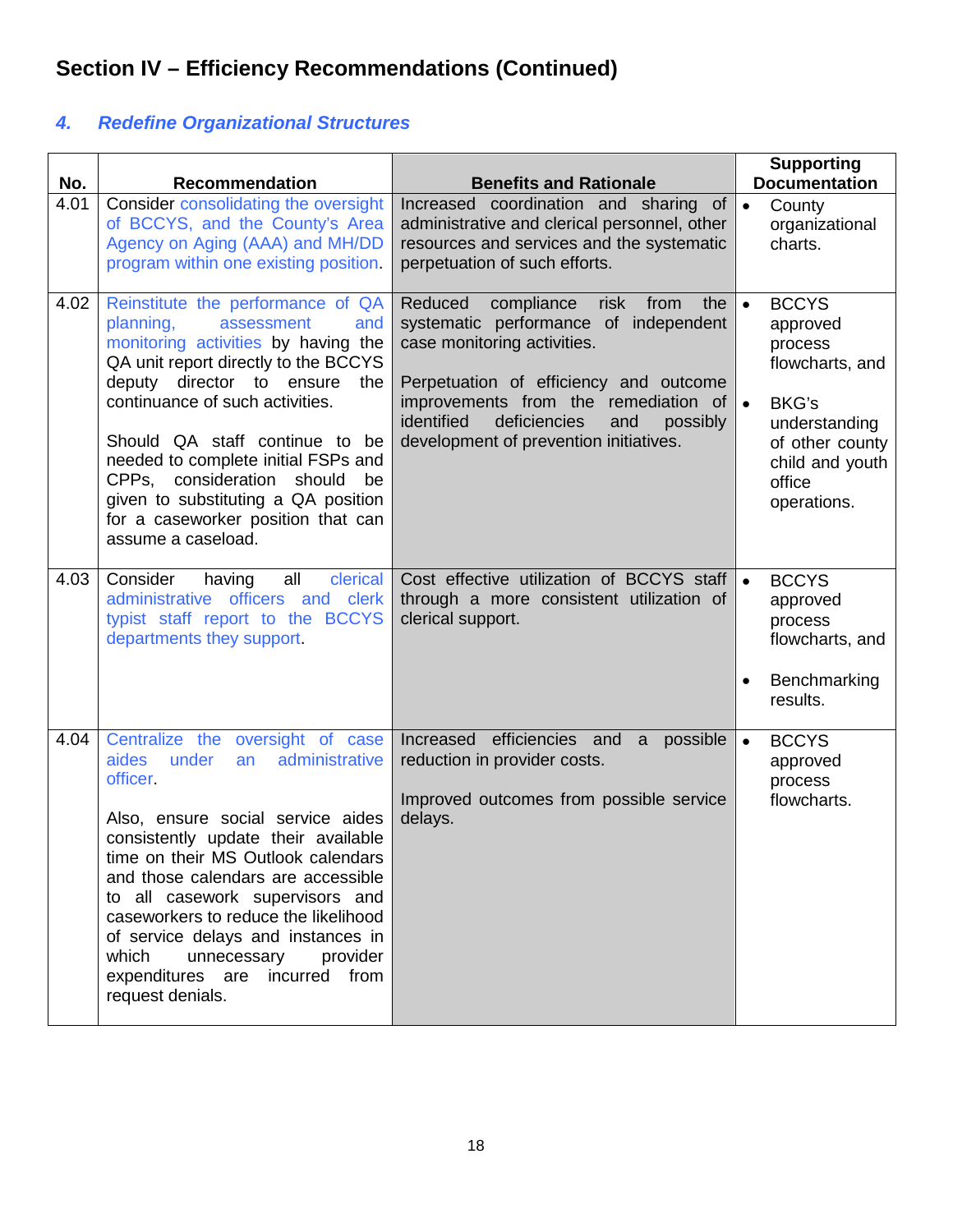### *4. Redefine Organizational Structures - Continued*

|      |                                                 |                                                                                                                                                                                                                  | <b>Supporting</b>                                  |
|------|-------------------------------------------------|------------------------------------------------------------------------------------------------------------------------------------------------------------------------------------------------------------------|----------------------------------------------------|
| No.  | <b>Recommendation</b>                           | <b>Benefits and Rationale</b>                                                                                                                                                                                    | <b>Documentation</b>                               |
| 4.05 | the AAA's contract administration<br>functions. | Consider centralizing BCCYS and Reduced compliance risk from<br>the $\vert \bullet \vert$<br>designation of provider<br>monitoring<br>responsibilities and a cost effective sharing<br>of existing County staff. | <b>BCCYS</b><br>approved<br>process<br>flowcharts. |

### *5. Other Workflow Improvements and Reassessments of Required Position Skills*

| No.  | <b>Recommendation</b>                                                                                                                                                                                                                                                                                                                                                                                                                                                 | <b>Benefits and Rationale</b>                                                                                             | <b>Supporting</b><br><b>Documentation</b>                       |  |
|------|-----------------------------------------------------------------------------------------------------------------------------------------------------------------------------------------------------------------------------------------------------------------------------------------------------------------------------------------------------------------------------------------------------------------------------------------------------------------------|---------------------------------------------------------------------------------------------------------------------------|-----------------------------------------------------------------|--|
| 5.01 | Consider<br>evaluating<br>the<br>ability of BCCYS<br>demonstrated<br>deputy director candidates to:<br>Establish<br>and<br>foster<br>collaborative<br>working<br>relationships with community<br>stakeholders, other county<br>functions and providers to<br>effectively resolve conflicts,<br>Build cohesive work teams,<br>and<br>Advocate for BCCYS and<br>systematically<br>educate<br>community stakeholders on<br>responsibilities<br>its<br>and<br>operations. | Increased efficiencies through a more<br>timely resolution or prevention of conflicts.                                    | Stakeholder<br>$\bullet$<br>interviews.                         |  |
| 5.02 | Consider evaluating the impacts of<br>any strategies and implementation<br>approaches to be acted upon by the<br>County on existing management<br>position responsibilities and assess<br>the need to search for candidates<br>with those required leadership and<br>other skill sets.                                                                                                                                                                                | Elimination<br>of<br>redundant<br>processes,<br>increased efficiencies, improved outcomes<br>and reduced compliance risk. | <b>BCCYS</b><br>$\bullet$<br>approved<br>process<br>flowcharts. |  |
| 5.03 | Consider having employees only<br>submit paid time off and overtime<br>that<br>hours<br>approved<br>are<br>by<br>supervisors.                                                                                                                                                                                                                                                                                                                                         | Increased efficiencies from reductions in<br>the quantity of payroll data that is<br>processed.                           | <b>BCCYS</b><br>$\bullet$<br>approved<br>process<br>flowcharts. |  |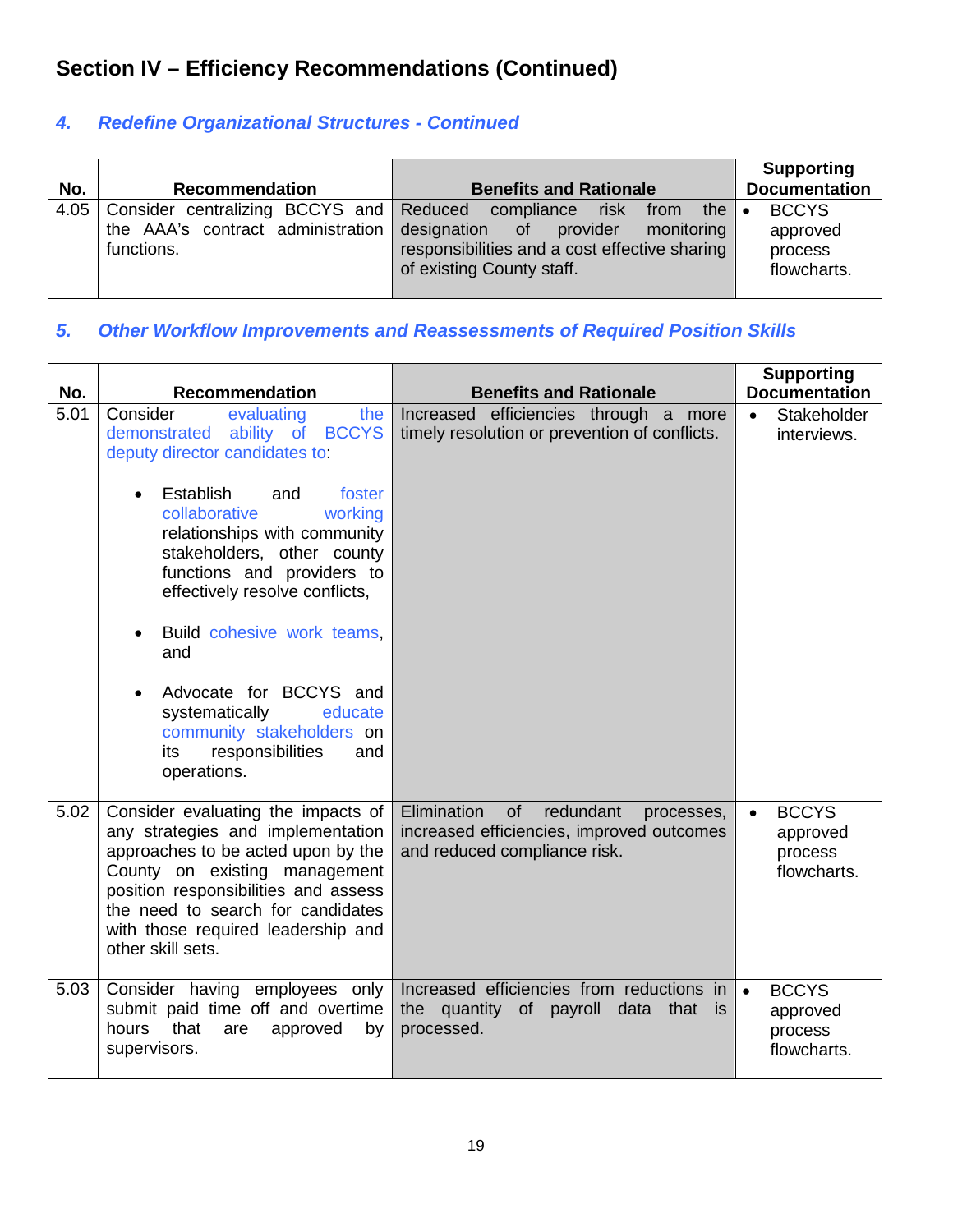#### *5. Other Workflow Improvements and Reassessments of Required Position Skills - Continued*

| No.  | <b>Recommendation</b>                                                                                                                                                                                                                                                                                       | <b>Benefits and Rationale</b>                                                                     | <b>Supporting</b><br><b>Documentation</b>                                           |
|------|-------------------------------------------------------------------------------------------------------------------------------------------------------------------------------------------------------------------------------------------------------------------------------------------------------------|---------------------------------------------------------------------------------------------------|-------------------------------------------------------------------------------------|
| 5.04 | Consider formalizing the tracking of<br>cases that should be reviewed by<br>MDT<br>committees, second<br>shift<br>cases that should be subjected to<br>petition committee<br>reviews<br>and<br><b>SPLC</b><br>responses<br>to<br>eligibility<br>inquiries of youth in services over<br>the age of 18.       | Reduced compliance risks from a more<br>systematic<br>monitoring<br>of<br>required<br>activities. | <b>BCCYS</b><br>$\bullet$<br>approved<br>process<br>flowcharts.                     |
| 5.05 | Consider purchasing a personal<br>computer projector, lap-top, and a<br>video conferencing license to enable<br>provider<br>personnel to<br>testify<br>remotely to reduce their costs.                                                                                                                      | Reduced provider costs.                                                                           | <b>BCCYS</b><br>$\bullet$<br>approved<br>process<br>flowcharts.                     |
| 5.06 | Consider<br>enabling<br>prospective<br>kinship<br>foster<br>parents<br>and<br>caregivers that<br>have<br>personal<br>computers and internet access to<br>participate in<br>required<br>training<br>sessions by video conference to<br>make such training more accessible<br>and likely to be taken.         | Improved outcomes.                                                                                | <b>BCCYS</b><br>$\bullet$<br>approved<br>process<br>flowcharts.                     |
| 5.07 | Consider holding increased field<br>training sessions for both new and<br>seasoned caseworkers, including<br>emotional<br>how to de-escalate<br>situations to improve caseworker<br>safety and efficiency.                                                                                                  | Improved outcomes.                                                                                | <b>BCCYS</b><br>$\bullet$<br>orientation<br>manual<br>and<br>training<br>materials. |
| 5.08 | Consider holding annual<br>record<br>destruction timeframes to identify<br>and delete any case file records that<br>have been retained on hard drives,<br>network directories and in<br><b>MS</b><br>folders<br>Outlook<br>personal<br>and<br>personal files that<br>should<br>be<br>destroyed or expunged. | Reduced<br>compliance<br>risk<br>from<br>the<br>improper retention of data.                       | <b>BCCYS</b><br>$\bullet$<br>approved<br>process<br>flowcharts.                     |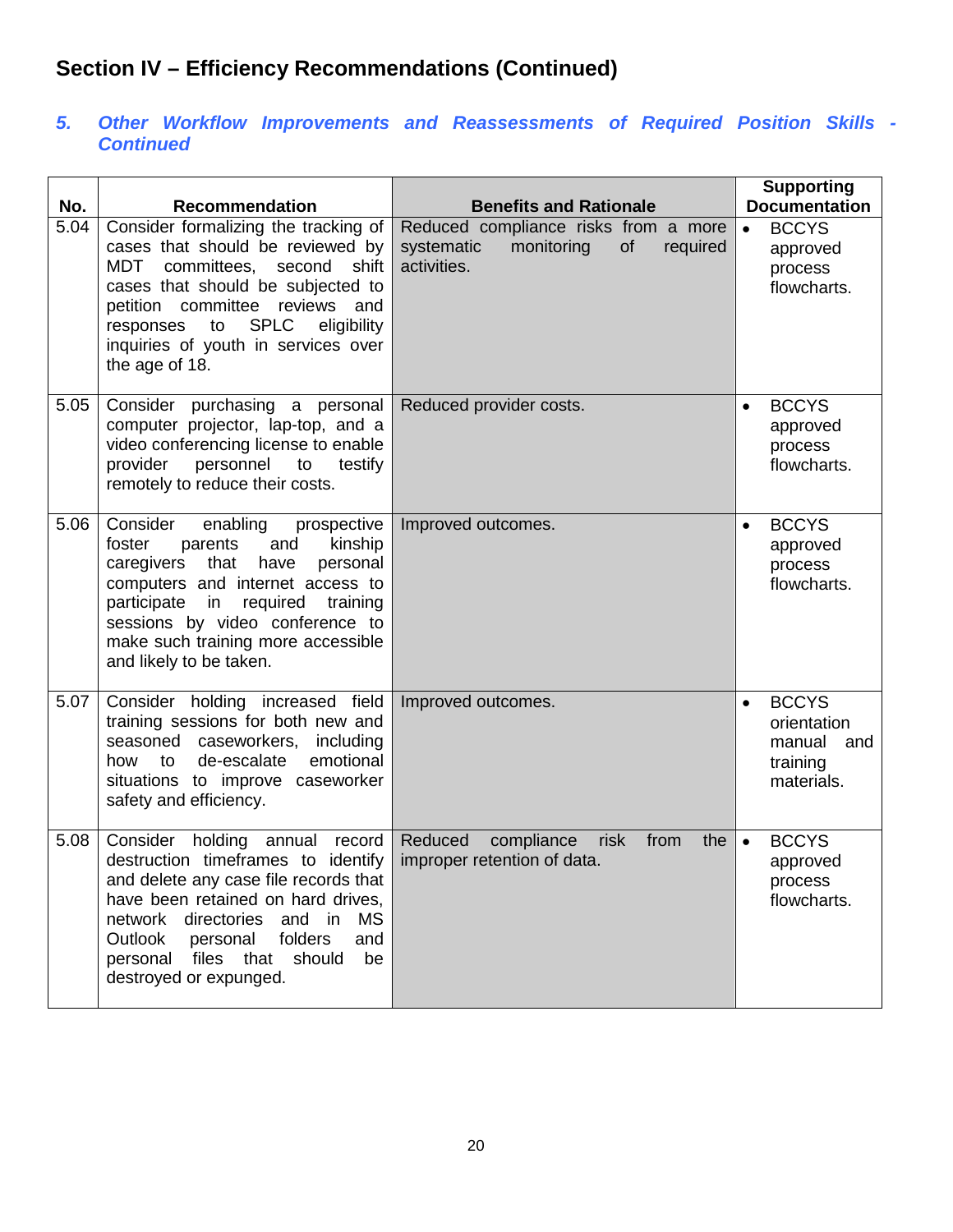### **Section V – Implementation Tasks**

Following is a list of tasks that BCCYS can undertake to commence the implementation of the recommendations reported in Section IV.

Due to the varying and complex nature of BCCYS' services and the varying skill sets that will be needed to achieve the County's objectives, an implementation steering committee should be formed to manage, oversee, and coordinate the implementation of the reported recommendations.

The committee should consist of the County's human service director, BCCYS' deputy and departmental directors, management from the County's Information Systems Department (County IS) and its contracted software vendor. The committee should be lead by BCCYS' deputy director who has the necessary leadership, collaboration and project management skills, and authority to cause the recommended process modifications to be accepted and fully implemented.

#### **1. Enhance and Expand the Use of the Case Management System**

#### *Recommendations 1.01, 1.02, and 1.04 to 1.13*

The aforementioned recommendations can begin to be implemented with the assistance of County IS and contracted vendor staff by

- Defining for them the:
	- o Varying types of case files utilized, their content, size, sequencing, and frequency of use, and providing to them documentation of each case files' index,
	- o Portions of the previously noted case file indexes that should be made accessible to judges, hearing offices, parent attorneys, and guardian ad litems and the required frequency and timing of their access to such case file content, and
	- o Fields that should be noted on the reports that detail missing or outdated case file content.
- Providing to them the:
	- o Hardcopy and MS Excel and Word files that are currently used to track and trigger the performance of required case activities,
	- o Fiscal team and placement department's IV-E and TANF eligibility, adoption, provider invoice, unit, rate and contract, child support, medically fragile, PLC and kinship case excel files,
	- o Documentation of the services, forms and other activities that must be approved by each BCCYS position,
	- o Examples of utilized invoice and payment reports,
	- o All MS word templates that will continue to be utilized,
	- o Documentation noting the form fields that can be expunged, and
	- o Examples of summaries of court ordered activities that certain caseworkers prepare noting the sources of the reported information.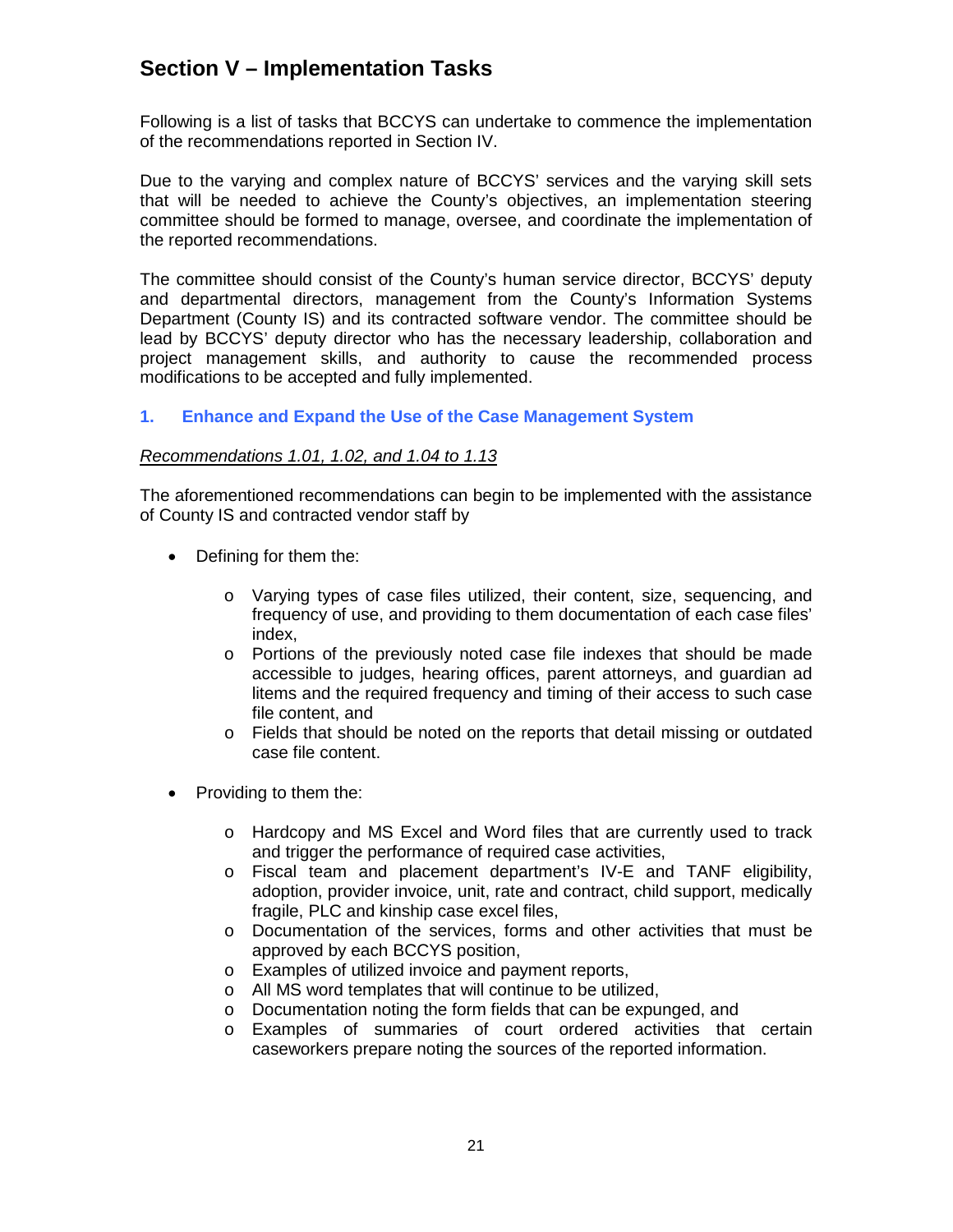## **Section V – Implementation Tasks (Continued)**

#### *Recommendation 1.03*

It is suggested that an Administrative Officer begin to implement this recommendation by distributing a survey to all BCCYS staff by email, further assessing the differing functionalities of laptops and tablets with County IS and requesting County purchasing department assistance in obtaining bids or price quotes, as needed.

#### *2. Redeploy Existing BCCYS Staff*

#### *Recommendation 2.01*

Prior to the expanded and enhanced CMS being fully implemented, Administrative Officers should ensure:

- All clerk typist staff are trained or are familiar with the use of the CMS to electronically access court packet documents, the Jnet, CIS and LexisNexis Accurint applications, the acceptable documents that are required to be received from foster families, providers and other sources, the completion and routing of birth certificate request forms and
- Clerk typist staff have access to the applications detailed above.

#### *Recommendation 2.02*

Consideration should be given to permitting caseworkers to call casework supervisors to request the use of social service case aides, without completing a request form, when the safety of the location they are traveling to is in question.

#### *Recommendation 2.03*

An Administrative Officer should survey casework supervisors to identify families and children that would best be served during the second shift, assess their assigned caseworker's ability to work the second shift and revise staff schedules as permitted by the terms of the collective bargaining agreement.

#### *Recommendation 2.04*

Once appointed, the QA manager, with guidance from BCCYS' solicitors and existing orientation materials, should devise a checklist of the case information that caseworkers commonly provide testimony on and the clarity of their testimony.

#### *Recommendation 2.05*

On a semi-annually basis, an Administrative Officer should prepare an analysis of caseworker years of service by unit to monitor any concentrations of inexperienced staff. Additionally, BCCYS' deputy director should consult with the County's Human Resources department to develop acceptable incentives to promote the transfers of seasoned caseworkers when necessary. Such incentives could include one-time payments and/or additional paid time off.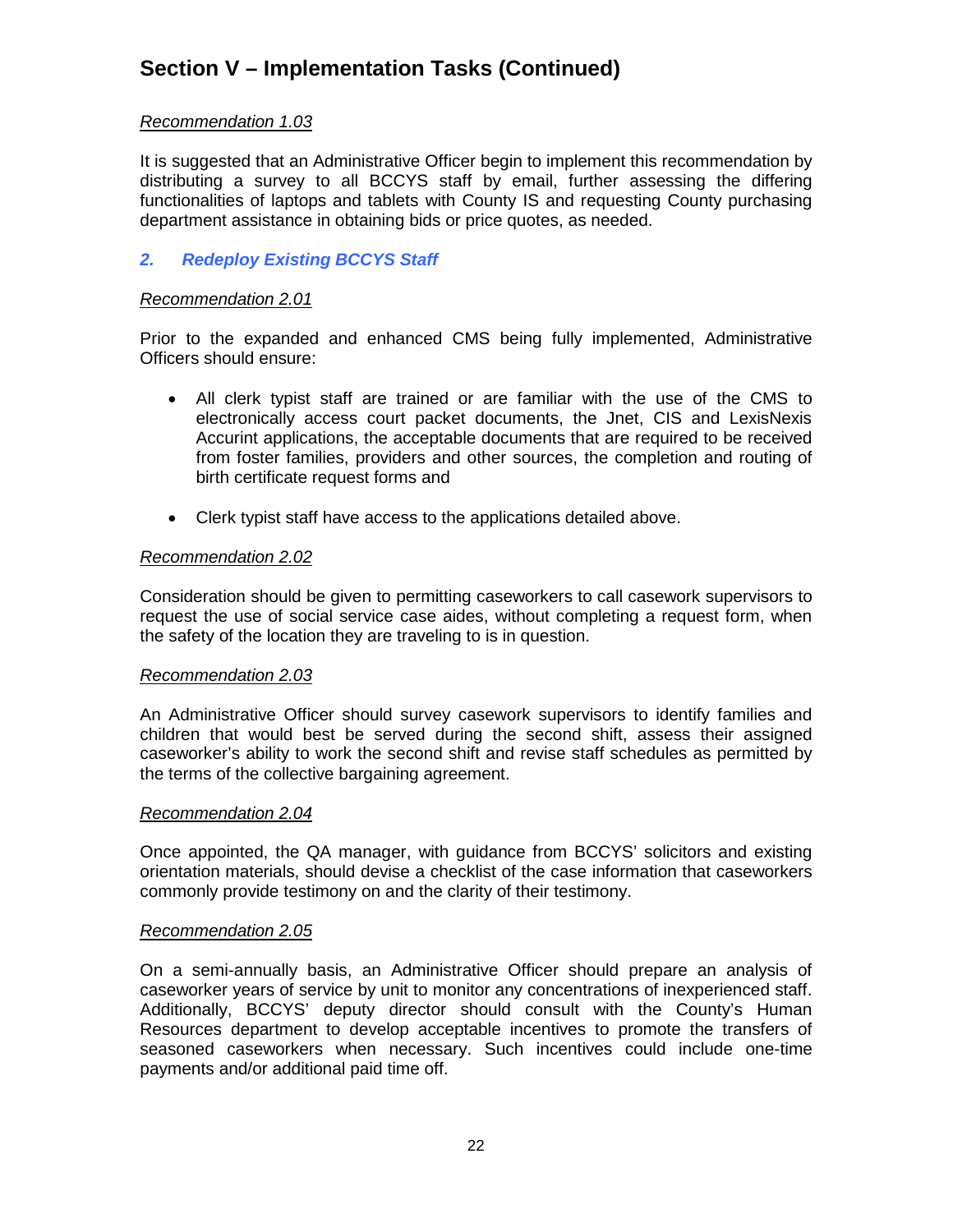## **Section V – Implementation Tasks (Continued)**

#### *3. Utilize Additional Resources*

#### *Recommendation 3.01*

As suggested by many sources, BCCYS' recruiting plan should identify the varying populations of prospective foster families to be recruited, incent existing foster families to participate in recruiting efforts, establish networks of foster family mentors and develop manners to proactively address certain common perceptions, including reimbursement rates are low, training is insufficient and respite is not provided frequently.

Additionally, a job description should be drafted for the foster family recruiting manager and candidates should be sought for this newly created position and two additional coordinators with the assistance of the County's Human Resources Department. As the success of the recruiting plan will be largely dependent on the interpersonal skills of the recruiter, candidates for the foster family recruiting manager position should have highly developed communication, presentation, and collaboration skills.

#### *Recommendation 3.02*

Consideration should be given to contacting the management of the on-call service providers of the County's other human service departments to assess their capability to occasionally screen child abuse reports during the working hours of BCCYS' first shift. Additionally, consideration should be given to having screening unit supervisors draft a script and decision tree, which can be referred to by the contracted provider's staff, and screening form instructions.

#### *Recommendation 3.03*

Implementation of this recommendation can commence by having the screening unit supervisors draft a brief summary of the information asked of callers from existing screening forms and providing that summary and the other noted documents to the County's IS department.

#### *Recommendation 3.04*

This recommendation can be initially undertaken by providing examples of the personnel summary and fixed asset reports to the County's IS and/or Human Resource Departments to determine if such data could be automatically extracted from existing systems.

#### *4. Redefine Organizational Structures*

In consultation with the County's Human Resources department, the implementation of recommendations 4.02 to 4.05 should commence by creating or revising the job descriptions for the newly created QA management position, the existing administrative officers and contract manger positions. The QA procedures previously performed should be reinstituted, social service aides should modify the access rights to the MS Outlook calendars, and their supervisors should periodically ensure their calendars are being updated for each requested activity. Recommended revisions to BCCYS' management structure chart are summarized in Appendix B.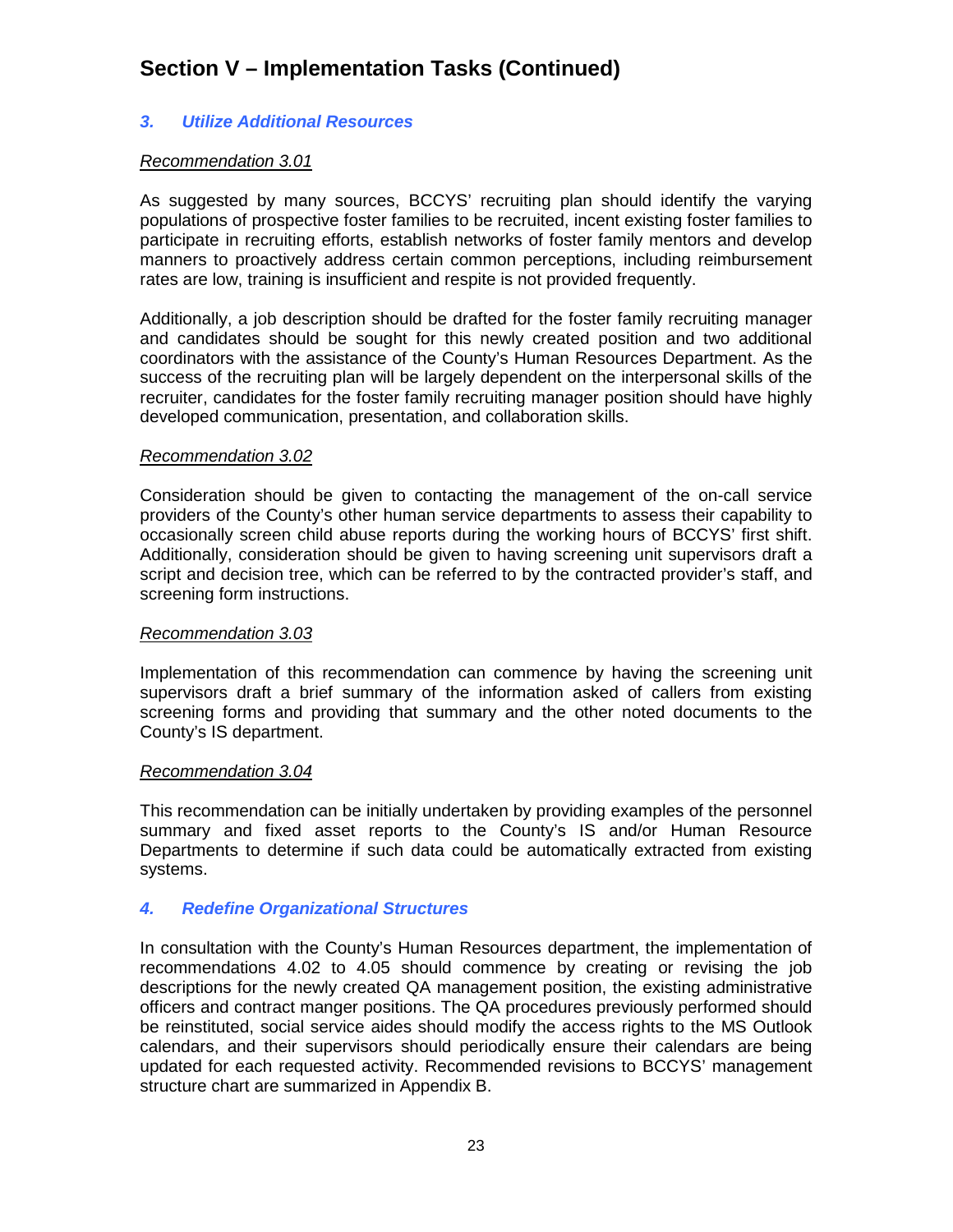### **Section V – Implementation Tasks (Continued)**

#### *5. Other Workflow Improvements and Reassessments Required Position Skills*

As noted, these recommendations are reported for the consideration of BCCYS' deputy director and department directors. While considering these recommendations, we suggest that relevant portions of our BCCYS approved process flowcharts also be reviewed, as needed.

Please refer to Appendix C for a list of suggested implementation priorities and the sequence by which we suggest the recommendations be implemented.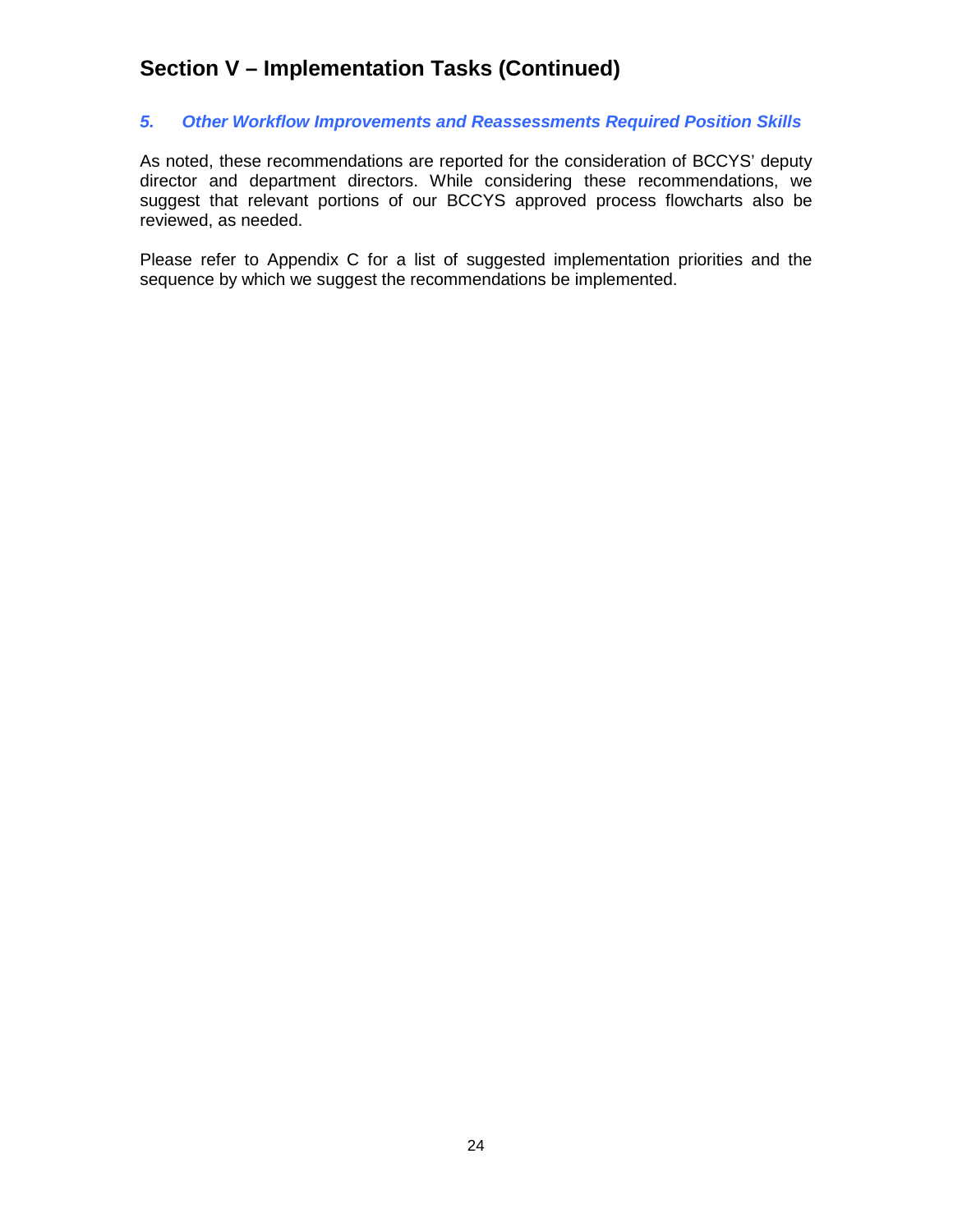## **Section VI – Assessment Objectives, Approach and Scope**

#### *Assessment Objectives*

As detailed within the RFP, the objective of this assessment was to identify opportunities to:

- Eliminate obsolete or redundant processes,
- Reduce time spent on required processes that are not meaningful in achieving positive outcomes for children or their families,
- Increase the efficiency of required processes, and
- Achieve positive outcomes.

#### *Assessment Approach and Scope*

In accordance with the RFP, a comprehensive assessment was performed on BCCYS' financial, operational, and administrative structures and procedures through the performance of benchmarking and analysis of BCCYS' significant workflows and services. The structures and significant workflows and services of each identified unit or function within the following were assessed:

- Intake Services Department,
- In-Home Services Department,
- Placement Services Department,
- Fiscal Team, and the
- Clerk Typist function.

#### *Benchmarking*

As required by the RFP, an electronic survey was disseminated to fourteen (14) county children and youth agencies to obtain, quantify and compare measurements of BCCYS and each responding agency's services. Our survey also requested data on the organizational structure, and staffing levels of the agencies.

Additionally, BCCYS' significant processes were also benchmarked with:

- Our documentation of the procedures employed by a children and youth agency of another third class county,
- The regulatory mandates specified on page 4 our Technical Proposal, and
- The documented functionalities of the CMS that is planned to be further implemented in 2015.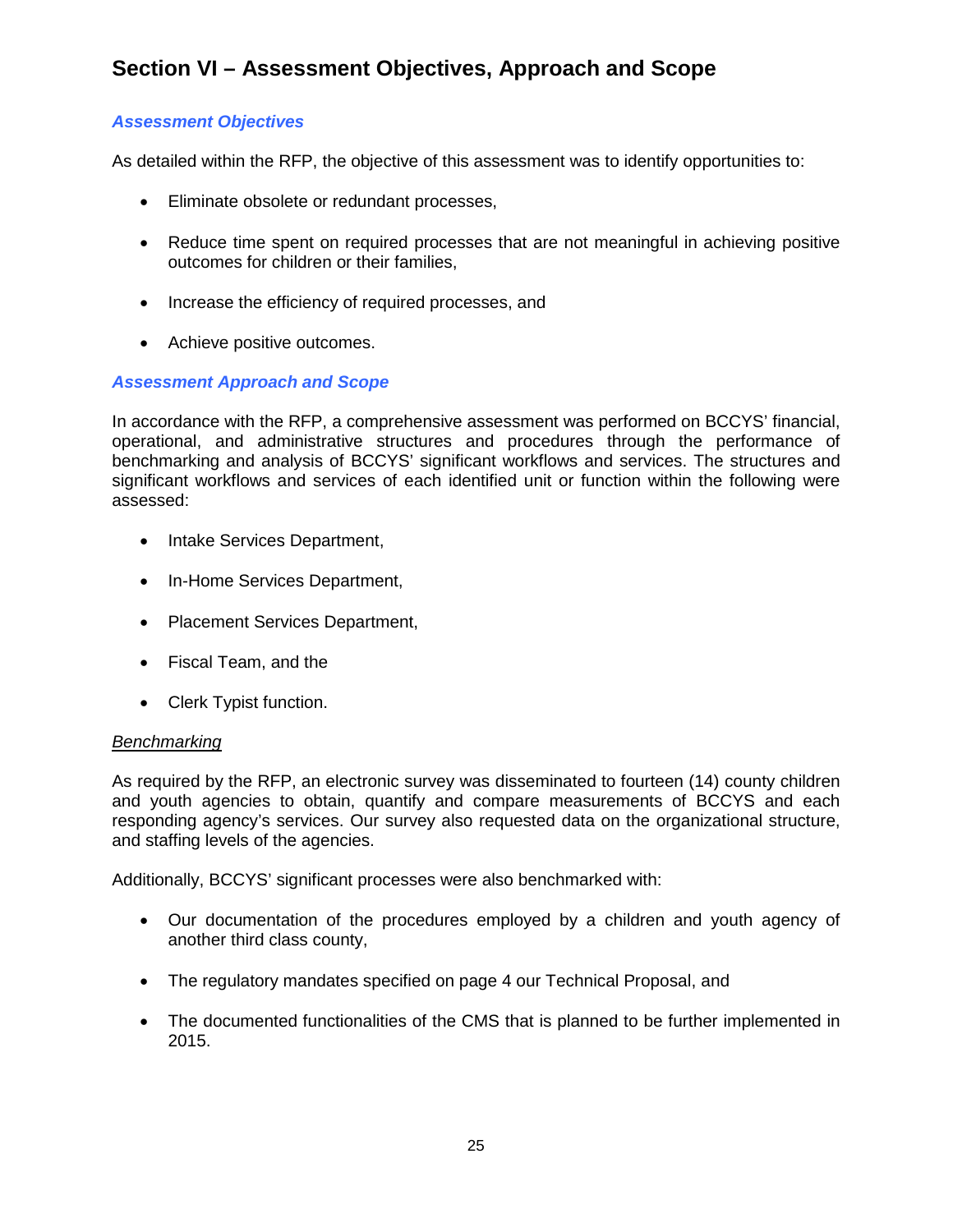## **Section VI – Assessment Objectives, Approach and Scope (Continued)**

The following counties, which include all other third class counties in the Commonwealth, were requested to submit responses to our electronic survey:

- Chester County  **Lehigh County**
- Cumberland County Luzerne County
- Dauphin County  **Montgomery County**
- Erie County  **Northampton County**
- Lackawanna County **•** Westmoreland County
- Lancaster County  **Schuylkill County**
- Lebanon County  **York County**

To ensure survey responses would be comparable, each county was requested to provide actual service measures and counts for the 13/14 fiscal year from specified lines of Section 3.2 of their most recently submitted Needs Based Plan and Budget Narrative Template. Additionally, each county was requested to provide corresponding counts of FTEs for each unique service measure to be reported and organizational and management structure information. The service measures, FTE counts and other data that was requested in the survey are detailed within Appendix D.

#### *Process Analysis:*

Our process evaluation encompassed the significant workflows and services performed by the directors, casework supervisors, caseworkers, coordinators, social service case aides, administrative officers, clerk typists, and fiscal team members of each of identified unit and function within BCCYS' departments and teams. Our process evaluation procedures incorporated the performance of relevant elements of Six Sigma, a process improvement strategy, and transparent and systematic communications with BCCYS' management and staff to ensure our documented understanding of their workflows and services, our recommendations and supporting rationale were fully vetted. The other process evaluation procedures that we performed are detailed in the work plan that is incorporated into our agreement with the County.

Our procedures also consisted of interviewing certain County Court of Common Pleas judges and hearing officers, guardian ad litems, parent attorneys, juvenile probation management, and information systems department (County IS) personnel.

Users of this report should note that we were not engaged or requested to and did not conduct an audit or perform attestation services, in accordance with standards established by the American Institute of Certified Public Accountants on the County or BCCYS' financial statements, internal controls, regulatory compliance, or other subject matters. Additionally, our assessment was not designed to and cannot be relied on to disclose errors, irregularities, or illegal acts, including fraud or defalcation.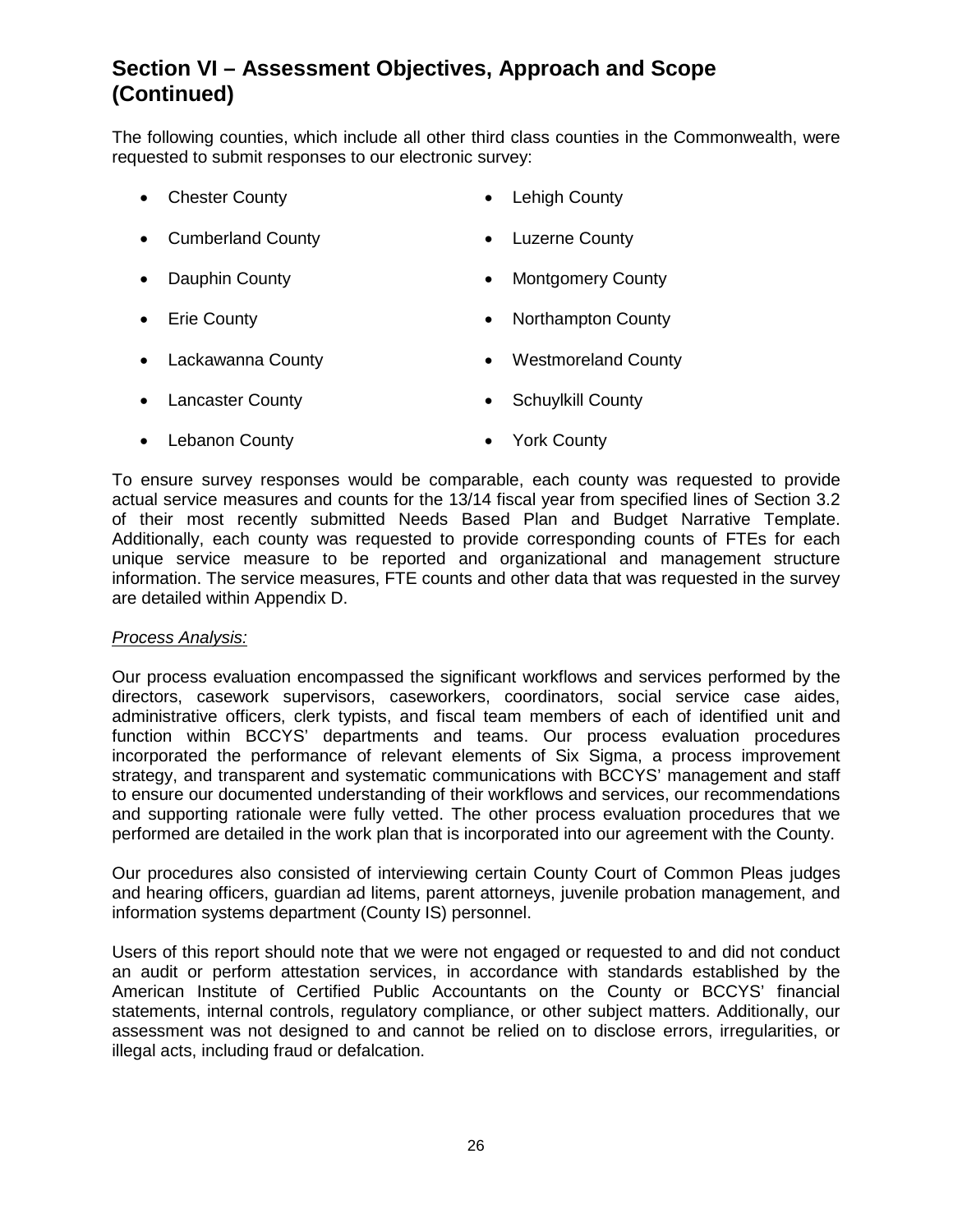### **Appendix A – Estimated Commonwealth and County Net Cost Savings and Efficiencies**

The estimated Commonwealth and County net cost saving amount was determined utilizing the below noted assumptions and sources.

#### **Estimated Annual Commonwealth and County Cost Savings**

| Estimated number of annual work days that one (1) BCCYS management FTE could recruit prospective foster<br>families (PFFs) <sup>(1)</sup>                                                                                                                                                                                                  | 186                 |    |         |
|--------------------------------------------------------------------------------------------------------------------------------------------------------------------------------------------------------------------------------------------------------------------------------------------------------------------------------------------|---------------------|----|---------|
| Estimated average number of daily contacts that could be made with PFFs <sup>(2)</sup>                                                                                                                                                                                                                                                     | 10                  |    |         |
| Estimated percentage of contacted PFFs that will be become approved foster families (AFFs) <sup>(3)</sup>                                                                                                                                                                                                                                  | 7.5%                |    |         |
| Total estimated increase in AFFs                                                                                                                                                                                                                                                                                                           | 140                 |    |         |
| Actual average number of annual days a child is placed with an AFF <sup>(4)</sup>                                                                                                                                                                                                                                                          | 229                 |    |         |
| Estimated maximum annual increase in the number of days a child could be placed with an AFF rather than a<br>provider                                                                                                                                                                                                                      | 32,060              |    |         |
| Average daily cost savings of placing a child with an AFF rather than a provider <sup>(4)</sup>                                                                                                                                                                                                                                            | $\sqrt[6]{3}$<br>18 |    |         |
| Total estimated annual cost savings after all recruited AFF's become fully approved                                                                                                                                                                                                                                                        |                     | \$ | 577,080 |
| Total estimated annual occupancy cost savings from BCCYS caseworkers requiring less working space in<br>County offices <sup>(5)</sup>                                                                                                                                                                                                      |                     |    |         |
| Total estimated maximum annual cost savings of Commonwealth and County funds after all AFFs have<br>been fully approved                                                                                                                                                                                                                    |                     |    | 577,080 |
| <b>Estimated Annual Commonwealth and County Cost Increases</b>                                                                                                                                                                                                                                                                             |                     |    |         |
| Estimated increases in salary and wage costs:                                                                                                                                                                                                                                                                                              |                     |    |         |
| -One (1) PFF recruiting manager $FTE^{(6)}$                                                                                                                                                                                                                                                                                                | 50,000              |    |         |
| -Two (2) foster family coordinators FTEs to process the increase in PFF applications <sup>(1)</sup>                                                                                                                                                                                                                                        | 77,700              |    |         |
| -Two (2) Clerk Typist II FTEs to process electronic case file content <sup>(1)</sup>                                                                                                                                                                                                                                                       | 62,310              |    |         |
| Subtotal                                                                                                                                                                                                                                                                                                                                   | 190,010             |    |         |
| Estimated average payroll tax and employee benefit percentage <sup>(8)</sup>                                                                                                                                                                                                                                                               | 44.5%               |    |         |
| Total estimated annual increased personnel costs                                                                                                                                                                                                                                                                                           |                     |    | 274,564 |
| Estimated annual increase in software license costs to provide voice, texting, video conferencing and data<br>access through internet connect laptops or tablets for all existing casework supervisors, caseworkers, PFF<br>recruiting manager and the increase in foster family coordinator FTEs (All Direct Service FTEs), including the |                     |    |         |
| purchase of three (3) tablets (9)                                                                                                                                                                                                                                                                                                          |                     |    | 37,080  |
| Estimated annual increase in communication costs to enable All Direct Service FTEs to access the internet<br>remotely, including the use of additional mobile hot spot devices <sup>(9)</sup>                                                                                                                                              |                     |    | 28,272  |
| Total estimated annual increase in software license and communication costs                                                                                                                                                                                                                                                                |                     |    | 65,352  |
| Total estimated annual Commonwealth and County cost increase                                                                                                                                                                                                                                                                               |                     |    | 339,916 |
| Total estimated maximum annual net cost savings of Commonwealth and County funds after all AFFs<br>have been fully approved                                                                                                                                                                                                                |                     | 5  | 237,164 |
| Notes<br>(1). Evoludes paid time off for 13 holidays and 120 hours of vacation and an allowance for administrative activities                                                                                                                                                                                                              |                     |    |         |

(1) - Excludes paid time off for 13 holidays and 120 hours of vacation and an allowance for administrative activities.

(2) - Estimate was derived assuming the PPF recruiting manager would meet with at least two community groups and approximately 50 meeting participants weekly. (3) - Estimate was derived from the California Department Of Social Services' Foster and Adoptive Parent Recruitment, Training and Retention 2002 Annual Report and the percentages detailed in "Recruitment and Foster Family Services" authored by Mary Ellen Cox, Cheryl Buehler and John G. Orme in the *Journal of Sociology and Social Welfare* , 9/02, Volume 29, Issue 3.

(4) - Estimate was calculated from analysis and reports for quarterly periods of the 14/15 fiscal year that were provided by BCCYS' fiscal team

(5) - While BCCYS may realized a net decrease in allocated indirect charges from utilizing less space in the County's offices, a cost savings has not been reported as it is assumed the costs for any space vacated by BCCYS would continue to be borne by the County.

(6) - Estimate was determined considering the annual first year salaries of casework supervisors after completion of three months of employment.

(7) - Estimated amounts were obtained from BCCYS' administrative officers and represent each positions' annual first year salaries after completion of three months of employment.

(8) - The estimated payroll tax and employee benefit percentage was confirmed with the County's project manager.

(9) - Estimated costs were calculated from business price quotes obtained from Verizon and Ringcentral's marketing materials, websites and

discussions with their sales representatives. Incremental costs for the use of encrypted email was not included as County IS personnel have indicated such functionalities are included in the County's Microsoft Application.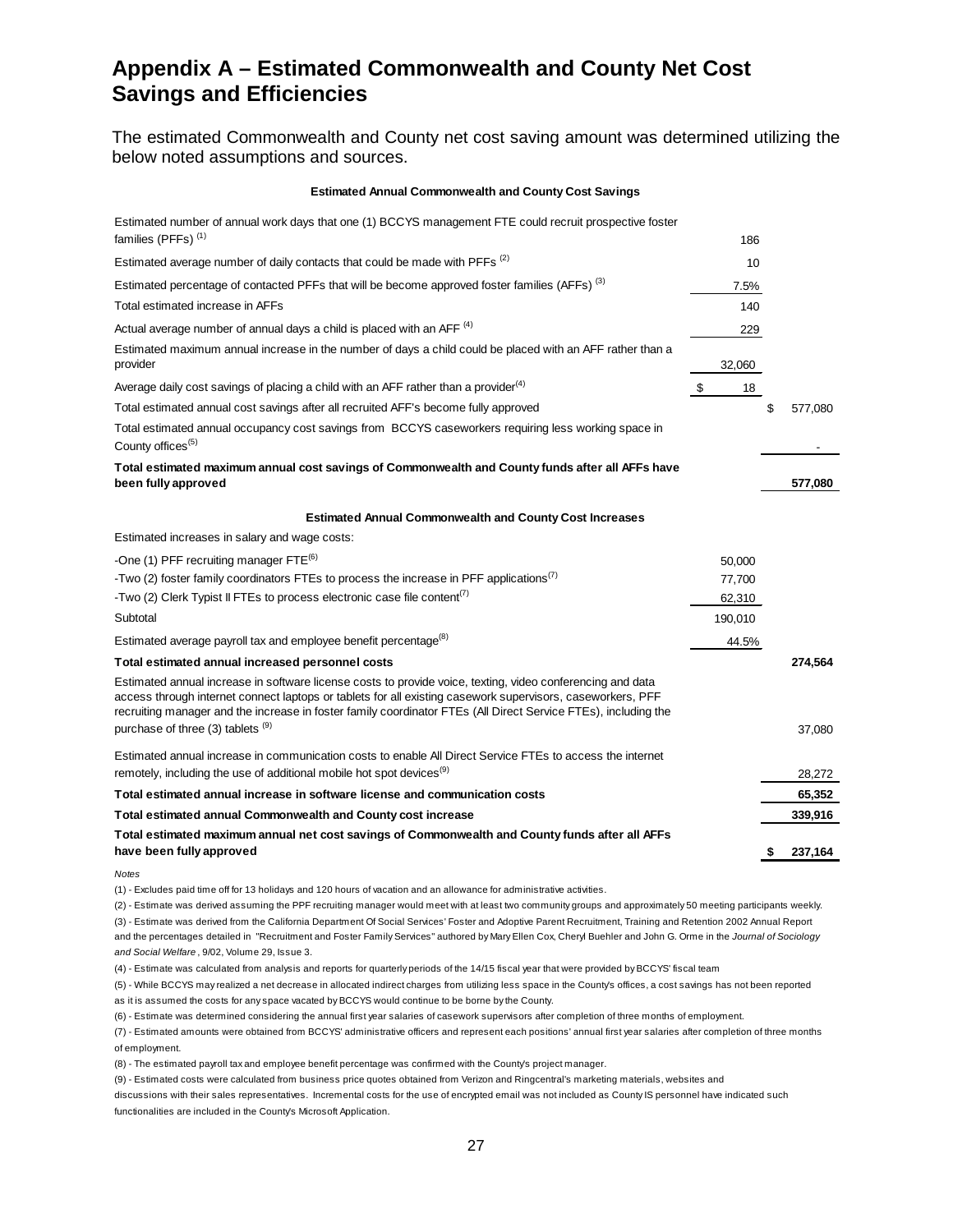### **Appendix A – Estimated Commonwealth and County Net Cost Savings and Efficiencies (Continued)**

Our estimated range of the net number of FTE positions that could be devoted to providing additional direct or supportive services assuming the necessary technology, personnel and other investments are made to fully implement our recommendations consist of the following:

| <b>Positions</b>                                             | <b>Estimated</b><br><b>Net Range of</b><br><b>FTE Time</b><br><b>Savings</b> |          |            |
|--------------------------------------------------------------|------------------------------------------------------------------------------|----------|------------|
| Casework supervisors and caseworkers                         | 7.2                                                                          | to       | 9.0        |
| Clerk typist staff<br>Fiscal team and other supportive staff | 0.0<br>1.0                                                                   | to<br>to | 0.0<br>1.2 |
| otal                                                         |                                                                              |          |            |

The above ranges include the estimated impacts of the duties transferred to clerk typist staff and were calculated utilizing the following sources:

- Actual measurements of the number of children and families served during FY13/14 from BCCYS' Fiscal Year 15/16 Needs Based Plan and Budget and CY 28 MS Excel form,
- The required frequencies of processes obtained from BCCYS policies, court hearing schedules and our process flowcharts that were approved by BCCYS staff,
- Counts of records and data fields from BCCYS' MS Word templates, and redacted MS Excel files and AS400 reports,
- Time estimates provided by or confirmed with BCCYS staff and
- Calculated average annual working days.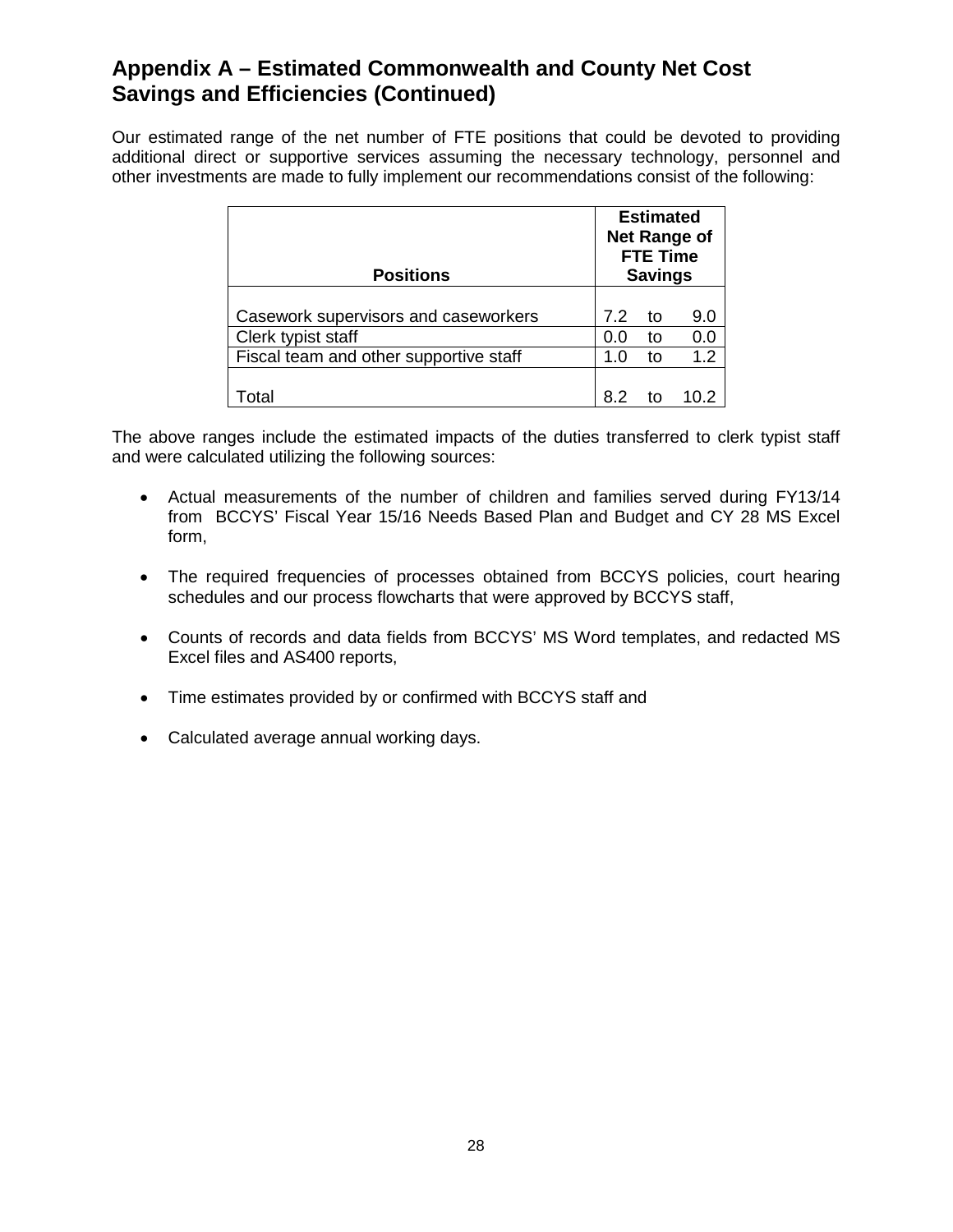## **Appendix B – Revised Management Structure Chart**

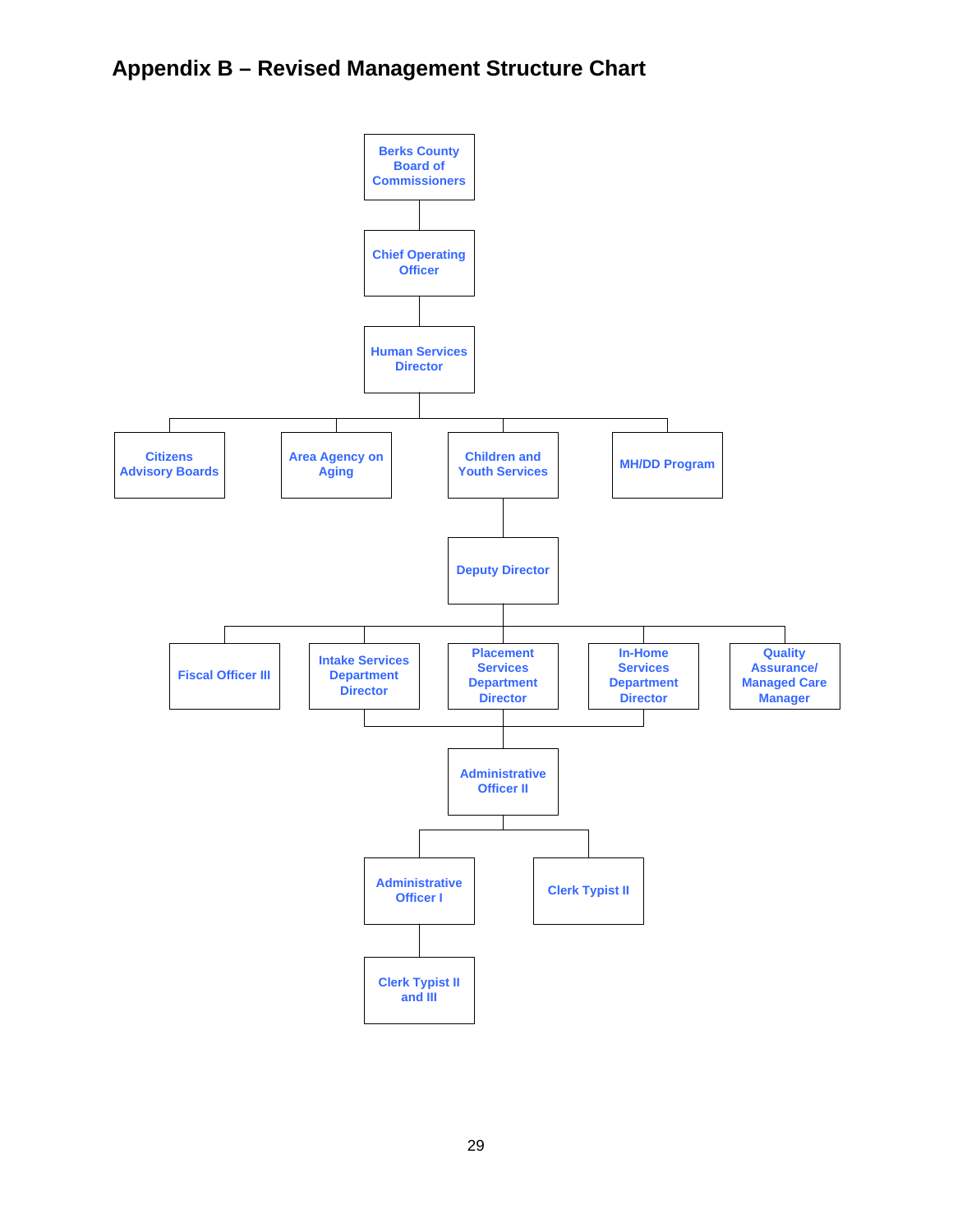### **Appendix C – Implementation Priorities and Sequence**

The following details the priorities that we suggest be assigned to each reported recommendation and the sequence by which they be implemented. Our suggestions were developed by:

- Considering the need for certain recommendations to be implemented prior to others and the estimated timeframes to implement those recommendations, and
- Ranking the estimated difficulty and costs of implementing each recommendation using a scale of zero (0) to ten (10), with ten (10) be assigned to those recommendations that are expected to be the most difficult and/or costly to implement.

We suggest that the implementation of the foster family recruiting plan not be more than one year prior to certain CMS modifications being implemented so any increased caseloads can be offset by the efficiencies gained from the enhanced functionalities of the CMS.

The table noted below sequences the implementation of each recommendation based on their interdependencies and ranking from easiest and least costly to implement to most difficult and costly to implement. It also notes which recommendations require the CMS to be modified and excludes the recommendation implemented by the County prior to the date of this report.

|                | <b>Suggested</b><br>Implementation |                                                                                                                                                                                                 |                                                                         |                                                                    |                                                           |
|----------------|------------------------------------|-------------------------------------------------------------------------------------------------------------------------------------------------------------------------------------------------|-------------------------------------------------------------------------|--------------------------------------------------------------------|-----------------------------------------------------------|
| Sequence       | Time-<br>frame                     | <b>Recommendation Number and Summary</b>                                                                                                                                                        | Implementation<br>Dependent on a<br><b>CMS</b><br>Enhancement?<br>(Y/N) | <b>Estimated</b><br>Implementation<br><b>Difficulty</b><br>Ranking | <b>Estimated</b><br><b>Incremental</b><br>Cost<br>Ranking |
| 1.             | $1 - 6$<br>months                  | 5.01 - Evaluate the ability of BCCYS Deputy Director<br>collaborative<br>foster<br>candidates<br>to                                                                                             |                                                                         |                                                                    |                                                           |
|                |                                    | working<br>relationships, build cohesive work teams and<br>advocate for BCCYS                                                                                                                   | $\mathsf{N}$                                                            | 1                                                                  | 0                                                         |
| $\overline{2}$ | $1 - 6$<br>months                  | 5.02 - Evaluate the leadership and other skill sets of<br>the BCCYS management staff that will be charged<br>with implementing any accepted recommendations                                     | N                                                                       | 1                                                                  | $\Omega$                                                  |
| $\overline{3}$ | $1 - 6$<br>months                  | 3.04 - Assess if personnel and fixed<br>budget<br>information can be obtained from other County<br>systems                                                                                      | N                                                                       | 2                                                                  | 0                                                         |
| 4              | $1 - 6$<br>months                  | 3.03 - Make agency foster care and kinship packets<br>and forms available and note the types of information<br>that child abuse referral callers will be asked to<br>provide on BCCYS' web page | N                                                                       | $\overline{2}$                                                     | 0                                                         |
| 5              | $1 - 6$<br>months                  | 5.04 - Formalize the tracking of certain cases that<br>require additional reviews and SPLC eligibility<br>responses                                                                             | N                                                                       | $\overline{2}$                                                     | 0                                                         |
| 6              | $1 - 6$<br>months                  | 2.02 - Consider having case aides, rather than<br>caseworkers, accompany other caseworkers to<br>locations that may not be safe when police are not<br>available                                | N                                                                       | $\overline{2}$                                                     | 0                                                         |
| $\overline{7}$ | $1 - 6$<br>months                  | 5.08 - Consider holding annual records destruction<br>timeframes                                                                                                                                | N                                                                       | $\overline{2}$                                                     | 0                                                         |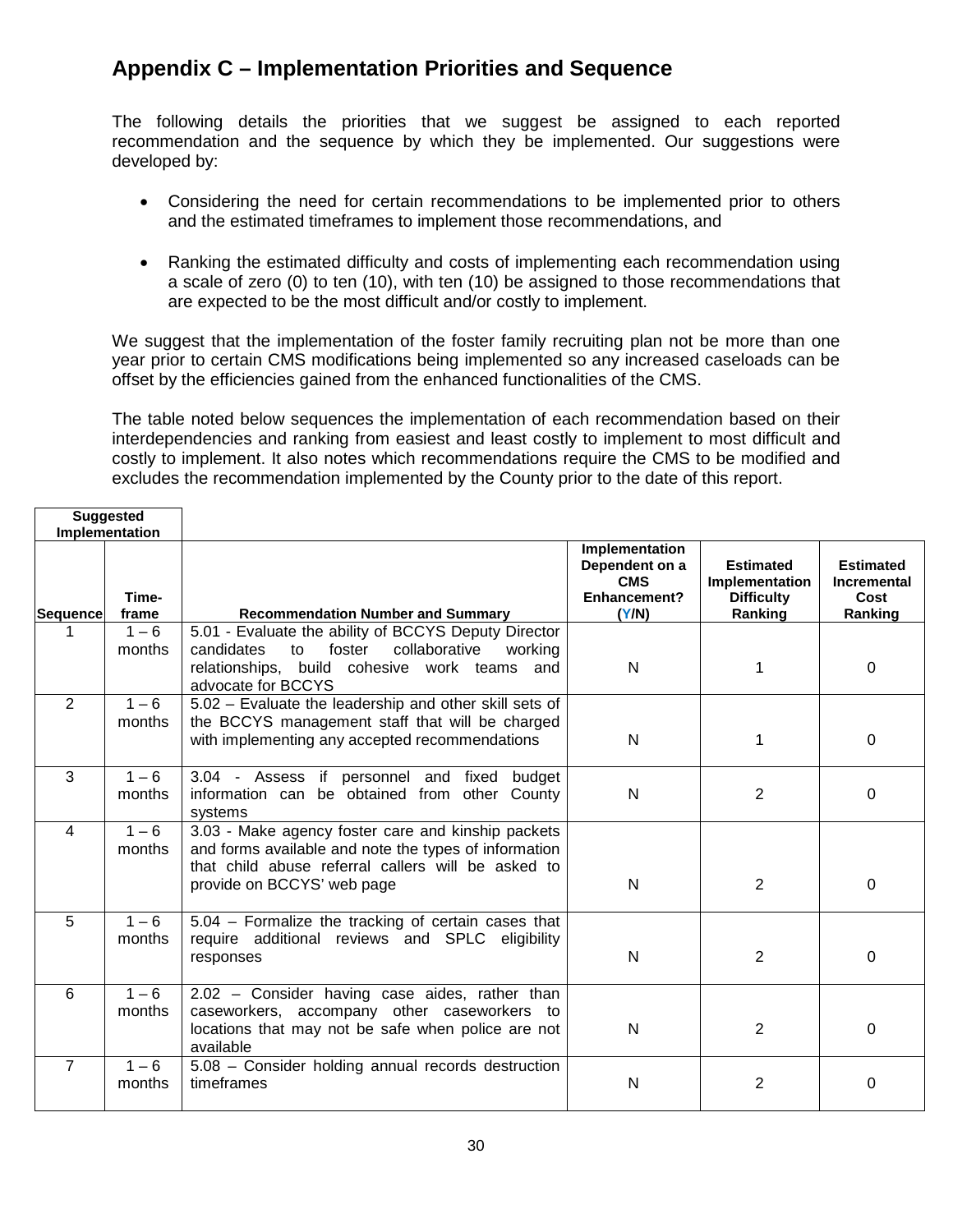# **Appendix C – Implementation Priorities and Sequence (Continued)**

|                 | <b>Suggested</b><br>Implementation     |                                                                                                                                                                                                                  |                                                                         |                                                                    |                                                           |
|-----------------|----------------------------------------|------------------------------------------------------------------------------------------------------------------------------------------------------------------------------------------------------------------|-------------------------------------------------------------------------|--------------------------------------------------------------------|-----------------------------------------------------------|
| <b>Sequence</b> | Time-<br>frame                         | <b>Recommendation Number and Summary</b>                                                                                                                                                                         | Implementation<br>Dependent on a<br><b>CMS</b><br>Enhancement?<br>(Y/N) | <b>Estimated</b><br>Implementation<br><b>Difficulty</b><br>Ranking | <b>Estimated</b><br><b>Incremental</b><br>Cost<br>Ranking |
| 8               | 6<br>months<br>to $1$ yr.              | 4.04 - Centralize the oversight of case aides and<br>ensure their MS Outlook calendars are updated and<br>accessible                                                                                             | ${\sf N}$                                                               | 3                                                                  | $\mathbf 0$                                               |
| $9\,$           | 6<br>months<br>to $1$ yr.              | 5.07 - Hold additional training sessions for new and<br>seasoned caseworkers                                                                                                                                     | ${\sf N}$                                                               | 3                                                                  | 1                                                         |
| 10              | $6\phantom{1}$<br>months<br>to $1$ yr. | 4.03 - Have administrative officers and clerk typist<br>staff report to the BCCYS departments they support                                                                                                       | ${\sf N}$                                                               | 4                                                                  | 0                                                         |
| 11              | 6<br>months<br>to $1$ yr.              | 5.03 - Consider having employees only submit paid<br>time off and overtime hours                                                                                                                                 | $\mathsf{N}$                                                            | 4                                                                  | 0                                                         |
| 12              | 1 to 1 $\frac{1}{2}$<br>years          | 5.06 - Consider enabling prospective foster parents<br>and kinship caregivers to participate in required<br>training sessions by video conference                                                                | $\mathsf{N}$                                                            | 4                                                                  | 1                                                         |
| 13              | 1 to 1 $\frac{1}{2}$<br>years          | 5.05 - Enable provider personnel to testify by video<br>conference                                                                                                                                               | $\mathsf{N}$                                                            | 4                                                                  | 1                                                         |
| 14              | 1 to 1 $\frac{1}{2}$<br>years          | 4.01 - Consolidate the oversight of BCCYS and the<br>County's AAA and MH/DD departments under one<br>existing position                                                                                           | N                                                                       | 4                                                                  | 1                                                         |
| 15              | 1 to 1 $\frac{1}{2}$<br>years          | 3.02 - Evaluate forwarding calls to existing on-call<br>service providers rather than screening unit staff<br>voice mail                                                                                         | N                                                                       | 4                                                                  | 1                                                         |
| 16              | 1 to 1 $\frac{1}{2}$<br>years          | 1.01 to 1.13 - Comprehensively define BCCYS'<br>requirements of the CMS and their processes for the<br>County's contracted information technology vendor                                                         | $\mathsf{N}$                                                            | 5                                                                  | $\pmb{0}$                                                 |
| 17              | 1 to 1 $\frac{1}{2}$<br>years          | 3.01 - Develop, assess and approve an agency<br>foster parent recruiting plan and measurements,<br>including those noted in Appendix A                                                                           | ${\sf N}$                                                               | 5                                                                  | $\mathbf 0$                                               |
| 18              | 1 to 1 $\frac{1}{2}$<br>years          | 2.03 - Survey caseworkers and pilot expanding the<br>number of personnel assigned to second shift.<br>Should the pilot not be successful consider<br>developing approaches to negotiate staggered work<br>shifts | ${\sf N}$                                                               | 5                                                                  | 1                                                         |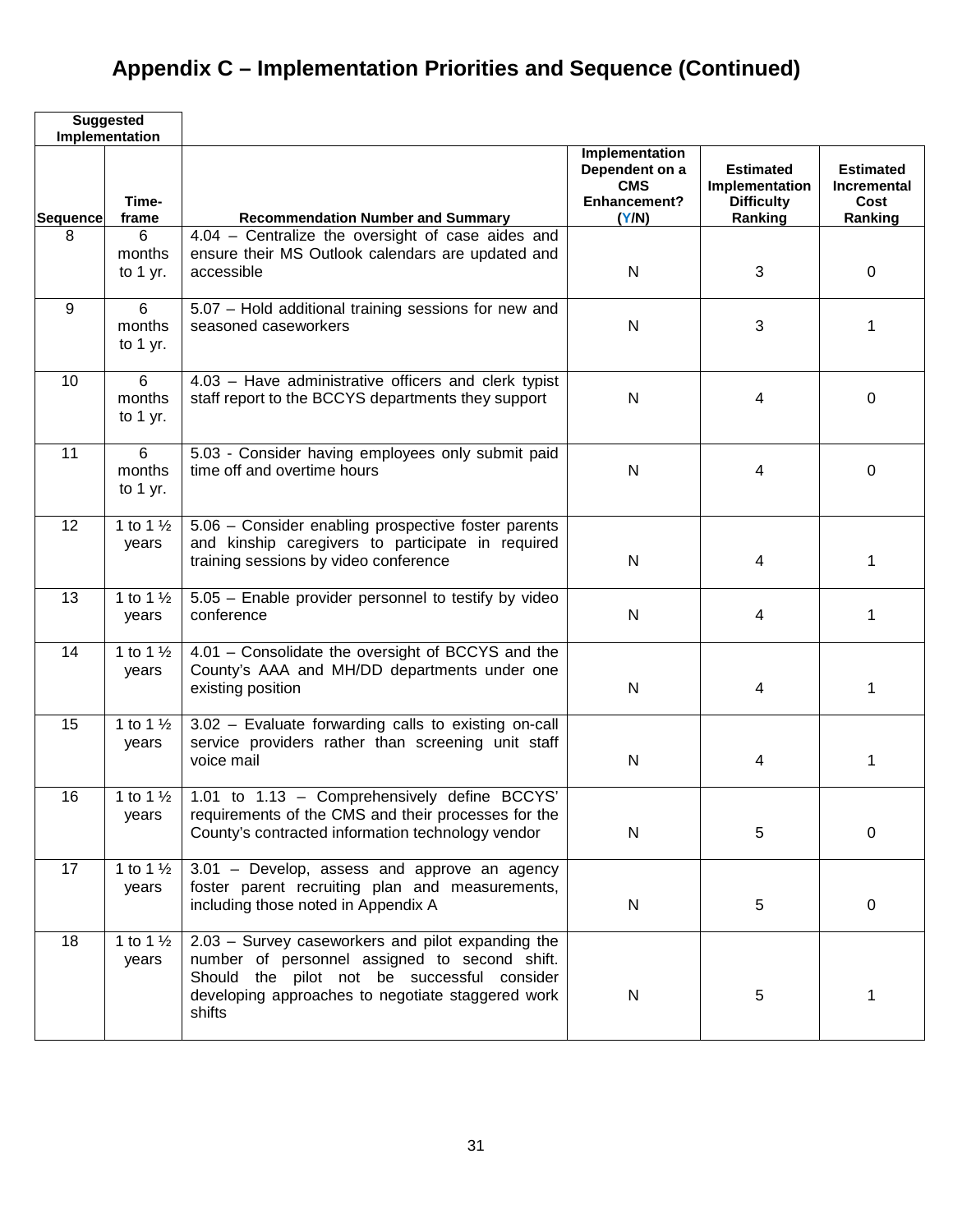## **Appendix C – Implementation Priorities and Sequence (Continued)**

| <b>Suggested</b><br>Implementation |                                              |                                                                                                                                                                                                                                                                                                                                                                                                 |                                                                               |                                                                    |                                                           |
|------------------------------------|----------------------------------------------|-------------------------------------------------------------------------------------------------------------------------------------------------------------------------------------------------------------------------------------------------------------------------------------------------------------------------------------------------------------------------------------------------|-------------------------------------------------------------------------------|--------------------------------------------------------------------|-----------------------------------------------------------|
| Sequence                           | Time-<br>frame                               | <b>Recommendation Number and Summary</b>                                                                                                                                                                                                                                                                                                                                                        | ls<br>Implementation<br>Dependent on a<br><b>CMS</b><br>Enhancement?<br>(Y/N) | <b>Estimated</b><br>Implementation<br><b>Difficulty</b><br>Ranking | <b>Estimated</b><br><b>Incremental</b><br>Cost<br>Ranking |
| 19                                 | 1 $\frac{1}{2}$ to 2<br>years                | 2.05 - Consider developing approaches to incent<br>tenured caseworkers to willingly transfer to units with<br>less experienced staff and survey caseworkers<br>regarding their interest                                                                                                                                                                                                         | N                                                                             | $\overline{7}$                                                     | 1                                                         |
| 20                                 | $\overline{1}$ 1/ <sub>2</sub> to 2<br>years | 1.13 - Modify existing CMS search and form<br>capabilities                                                                                                                                                                                                                                                                                                                                      | Y                                                                             | 4                                                                  | 5                                                         |
| 21                                 | $2 - 3$<br>years                             | 1.03 - Utilize additional technologies to enable<br>caseworkers to remotely access BCCYS' CMS and<br>communicate with supervisors and others when they<br>are not in the office                                                                                                                                                                                                                 | Y                                                                             | $\overline{7}$                                                     | 4                                                         |
| 22                                 | $2 - 3$<br>years                             | 3.01 - Interview and hire an agency foster parent<br>recruiting manager and coordinators and implement<br>the approved recruiting plan                                                                                                                                                                                                                                                          | N                                                                             | $\overline{7}$                                                     | $\overline{7}$                                            |
| 23                                 | $2 - 3$<br>years                             | 1.06 and 1.09 - Incorporate the data maintained in<br>12 separate MS excel files maintained by the fiscal<br>team, caseworkers and caseworker supervisors into<br>the CMS and enable invoice data to be directly<br>uploaded to the County's Oracle application                                                                                                                                 | Y                                                                             | $\overline{7}$                                                     | $\overline{7}$                                            |
| 24                                 | $3 - 4$<br>years                             | 3.01 - Evaluate the cost savings and results of the<br>implementation of the agency foster parent recruiting<br>plan and assess the continuance of the recruiting<br>efforts                                                                                                                                                                                                                    | N                                                                             | 4                                                                  | 0                                                         |
| 25                                 | $3 - 4$<br>years                             | 1.01, 1.05, 1.07, 1.08, 1.11, and $1.12 -$ Automate the<br>electronic retention, retrieval and approval of open<br>case file contents, the expungement of data fields<br>and the accumulation and distribution of court<br>packets. Also, develop edit checks to detect absent<br>or outdated case file contents and summary reports<br>of court ordered activities from the electronic records | Y                                                                             | $\overline{7}$                                                     | 9                                                         |
| 26                                 | $3 - 4$<br>years                             | 1.02, 1.04, and 1.10 - Automate the triggering and<br>tracking of required activities and the routing of inter-<br>office requests. Also, expand the automated<br>population of form fields                                                                                                                                                                                                     | Y                                                                             | 10                                                                 | 10                                                        |
| 27                                 | $3 - 4$<br>years                             | 2.01 - Reassign administrative duties to clerk typist<br>and social service case aides to increase the ability<br>of caseworkers to assume additional caseloads,<br>which should not exceed mandated limits, and QA<br>staff to perform QA activities.                                                                                                                                          | Y                                                                             | 9                                                                  | 1                                                         |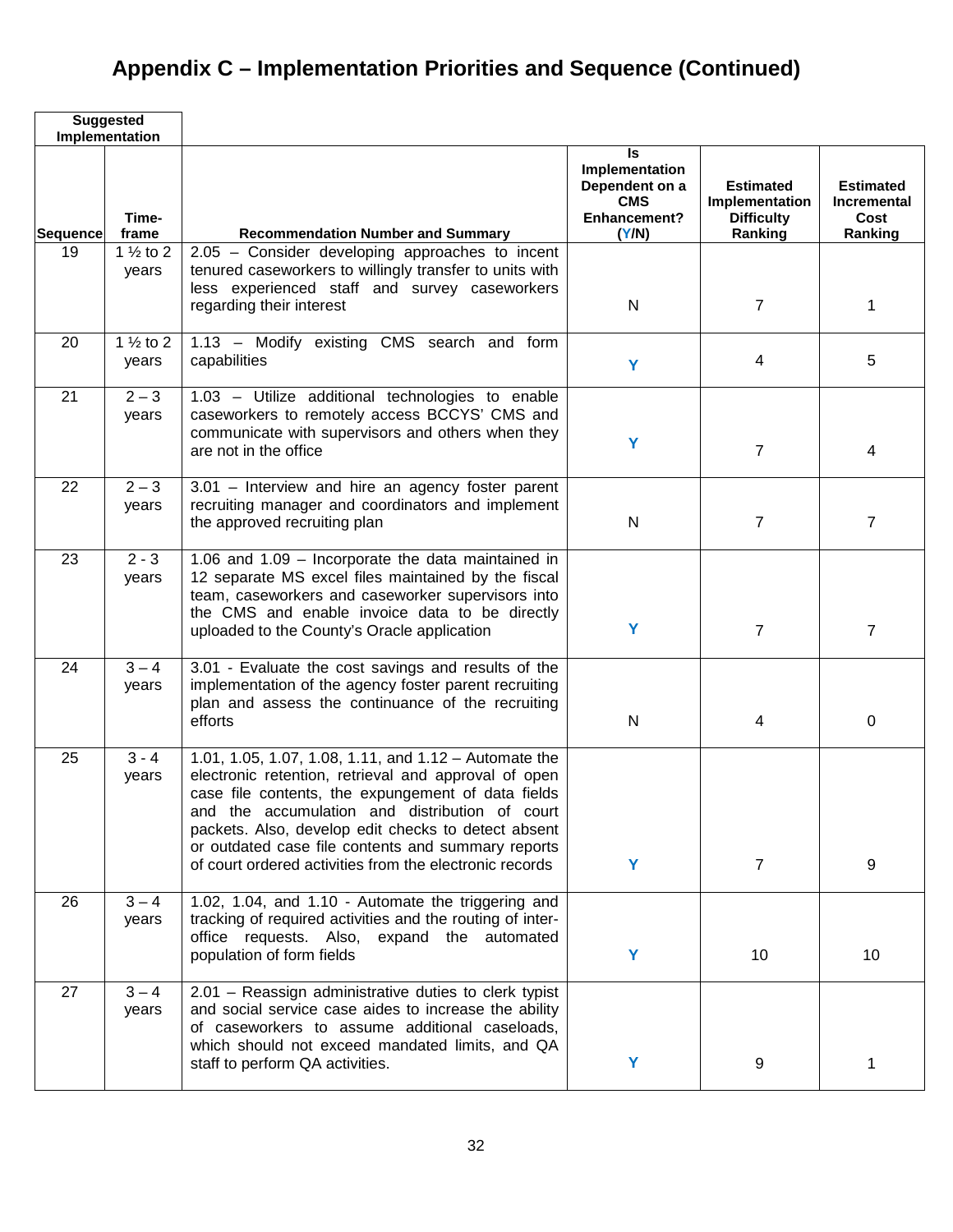## **Appendix C – Implementation Priorities and Sequence (Continued)**

| <b>Suggested</b><br>Implementation |                               |                                                                                                                                                                                                           |                                                                               |                                                                           |                                                           |
|------------------------------------|-------------------------------|-----------------------------------------------------------------------------------------------------------------------------------------------------------------------------------------------------------|-------------------------------------------------------------------------------|---------------------------------------------------------------------------|-----------------------------------------------------------|
| Sequence                           | Time-<br>frame                | <b>Recommendation Number and Summary</b>                                                                                                                                                                  | Is<br>Implementation<br>Dependent on a<br><b>CMS</b><br>Enhancement?<br>(Y/N) | <b>Estimated</b><br><b>Implementation</b><br><b>Difficulty</b><br>Ranking | <b>Estimated</b><br><b>Incremental</b><br>Cost<br>Ranking |
| 28                                 | 1 $\frac{1}{2}$ to 2<br>vears | 4.02 - Reinstitute the performance of QA activities<br>within a unit that reports directly to BCCYS' deputy<br>director                                                                                   |                                                                               | 6                                                                         |                                                           |
| 29                                 | 1 $\frac{1}{2}$ to 2<br>vears | 2.04 – Utilize QA staff, with the guidance of BCCYS'<br>solicitors, to assess caseworker preparedness during<br>court sessions and consistently maintain a library of<br>laws, regulations, and bulletins |                                                                               | 6                                                                         |                                                           |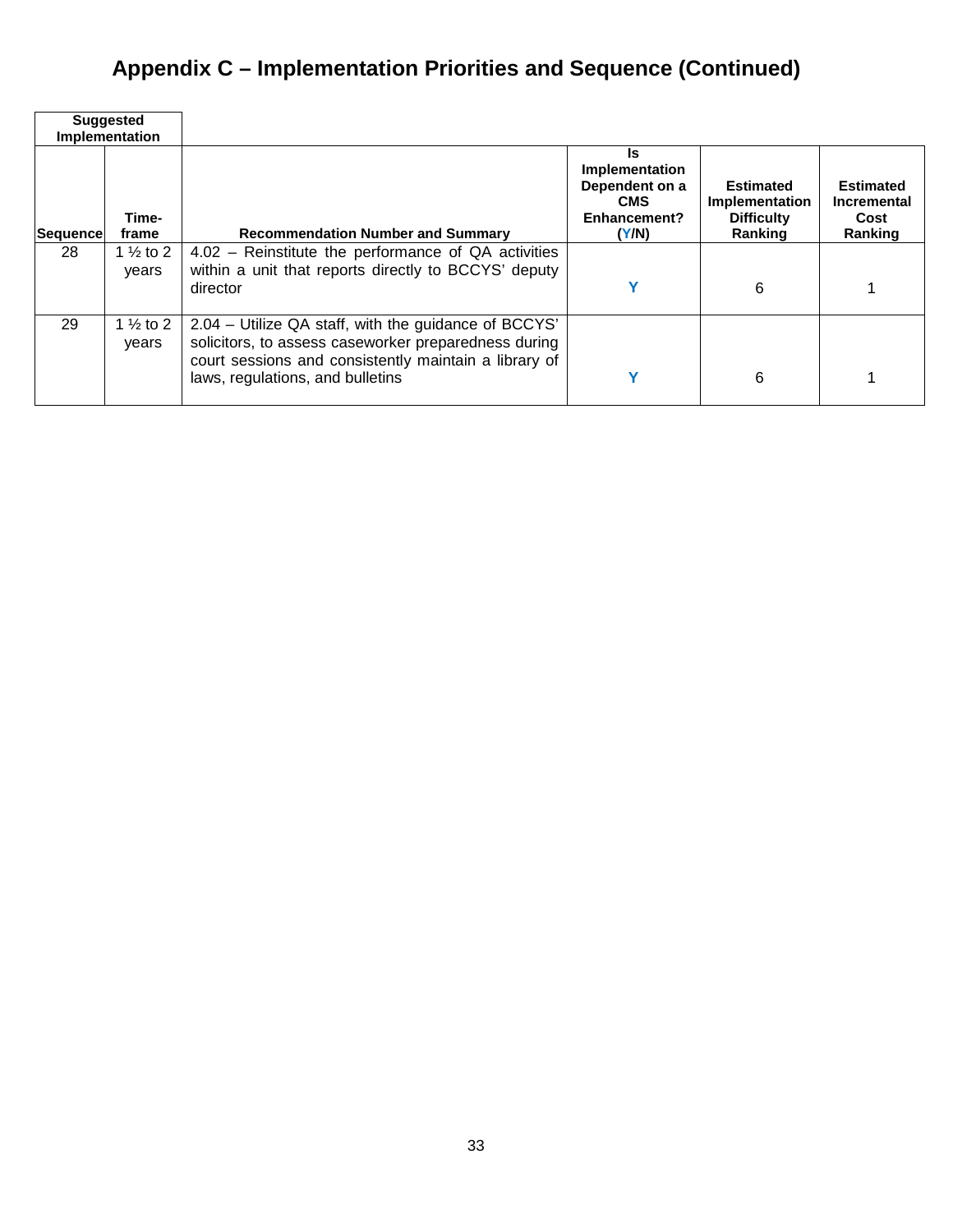## **Appendix D – Benchmarked Data**

#### *Intake Department*

- Total number of family intake investigations performed during fiscal year 13/14
- Total number of county FTE employees in screening supervisor positions as of 7/1/14
- Total number of county FTE employees in screening case worker positions as of 7/1/14
- Total number of county FTE employees in other intake supervisor positions as of 7/1/14
- Total number of county FTE employees in other intake case worker positions as of 7/1/14
- Total number of county FTE employees in intake case aide or social service aide positions as of 7/1/14
- Total number of county FTE employees in clerk typist positions that support intake service activities as of  $7/1/14$

#### *In-Home Services Department*

- Total number of families receiving ongoing services during fiscal year 13/14
- Total number of county FTE employees holding in-home services supervisor positions as of 7/1/14
- Total number of county FTE employees holding in-home services case worker positions as of 7/1/14
- Total number of county FTE employees holding in-home services case aide or social service aide positions as of 7/1/14
- Total number of county FTE employees holding clerk typist positions that support inhome service activities as of 7/1/14

#### *Placement Services Department*

- Total number of children receiving adoption assistance services as of 7/1/14
- Total number of days of care (DOC) provided to children receiving adoption assistance services during fiscal year 13/14
- Total number of children receiving subsidized permanent legal custodianship services (SPLC) as of 7/1/14
- Total number of DOC provided to children receiving SPLC during fiscal year 13/14
- Total number of dependent children receiving traditional foster care (non-kinship) services as of 7/1/14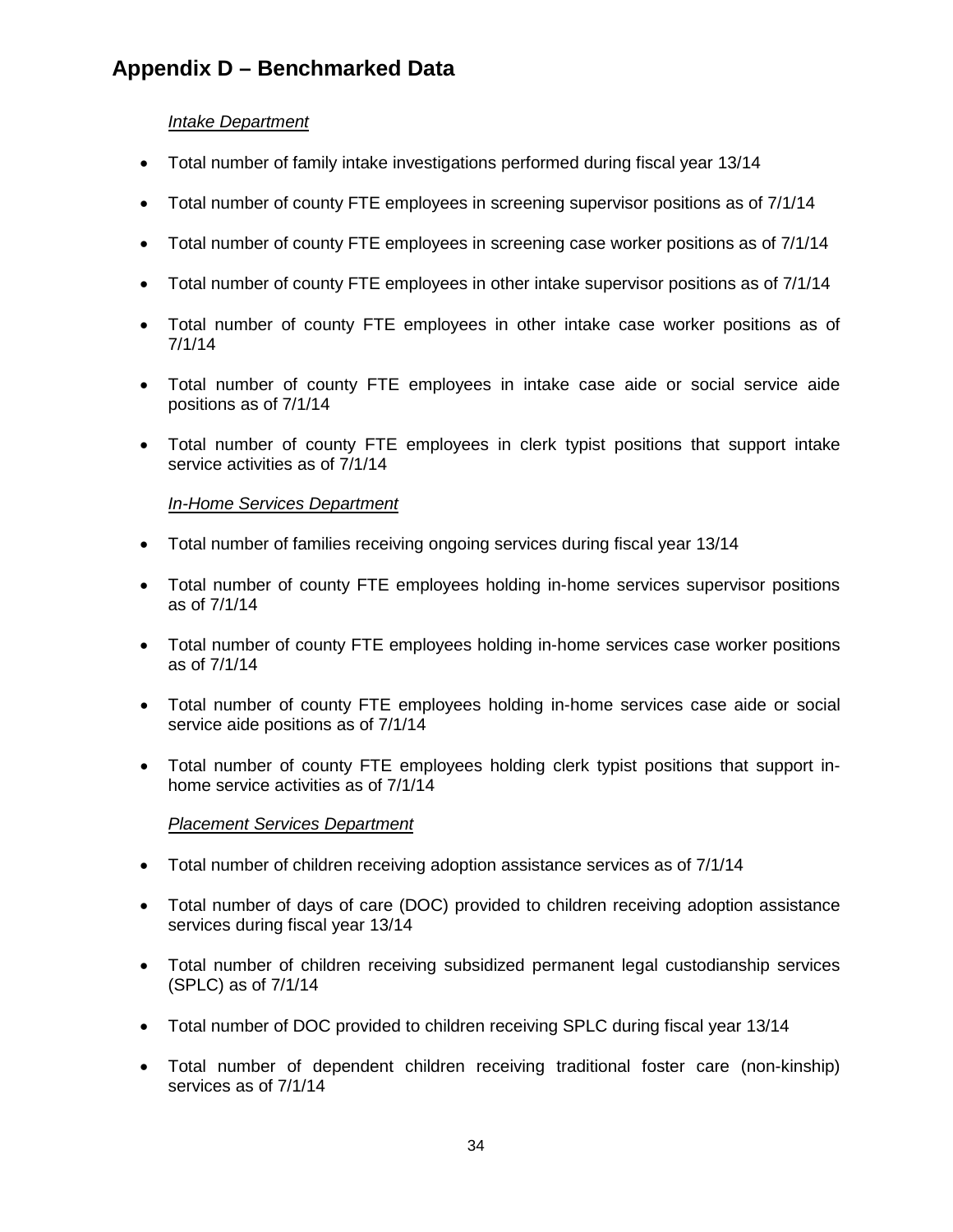#### *Placement Services Department (Continued)*

- Total number of DOC provided to dependent children receiving traditional foster care (non-kinship) services during fiscal year 13/14
- Total number of dependent children receiving reimbursed kinship care services as of 7/1/14
- Total number of DOC provided to dependent children receiving reimbursed kinship care services during fiscal year 13/14
- Total number of dependent children receiving foster family care services as of 7/1/14
- Total number of DOC provided to dependent children receiving foster family care services during fiscal year 13/14
- Total number of dependent children receiving non-reimbursed kinship care services as of 7/1/14
- Total number of DOC provided to dependent children receiving non-reimbursed kinship care services during fiscal year 13/14
- Total number of dependent children receiving alternative treatment services as of 7/1/14
- Total number of DOC provided to dependent children receiving alternative treatment services during fiscal year 13/14
- Total number of dependent children receiving community residential services as of 7/1/14
- Total number of DOC provided to dependent children receiving community residential services during fiscal year 13/14
- Total number of dependent children receiving supervised independent living services as of 7/1/14
- Total number of DOC provided to dependent children receiving supervised independent living services during fiscal year 13/14
- Total number of dependent children receiving residential services as of 7/1/14
- Total number of DOC provided to dependent children receiving residential services during fiscal year 13/14
- Total number of county FTE employees in adoption services supervisor positions as of 7/1/14
- Total number of county FTE employees in adoption services caseworker positions as of 7/1/14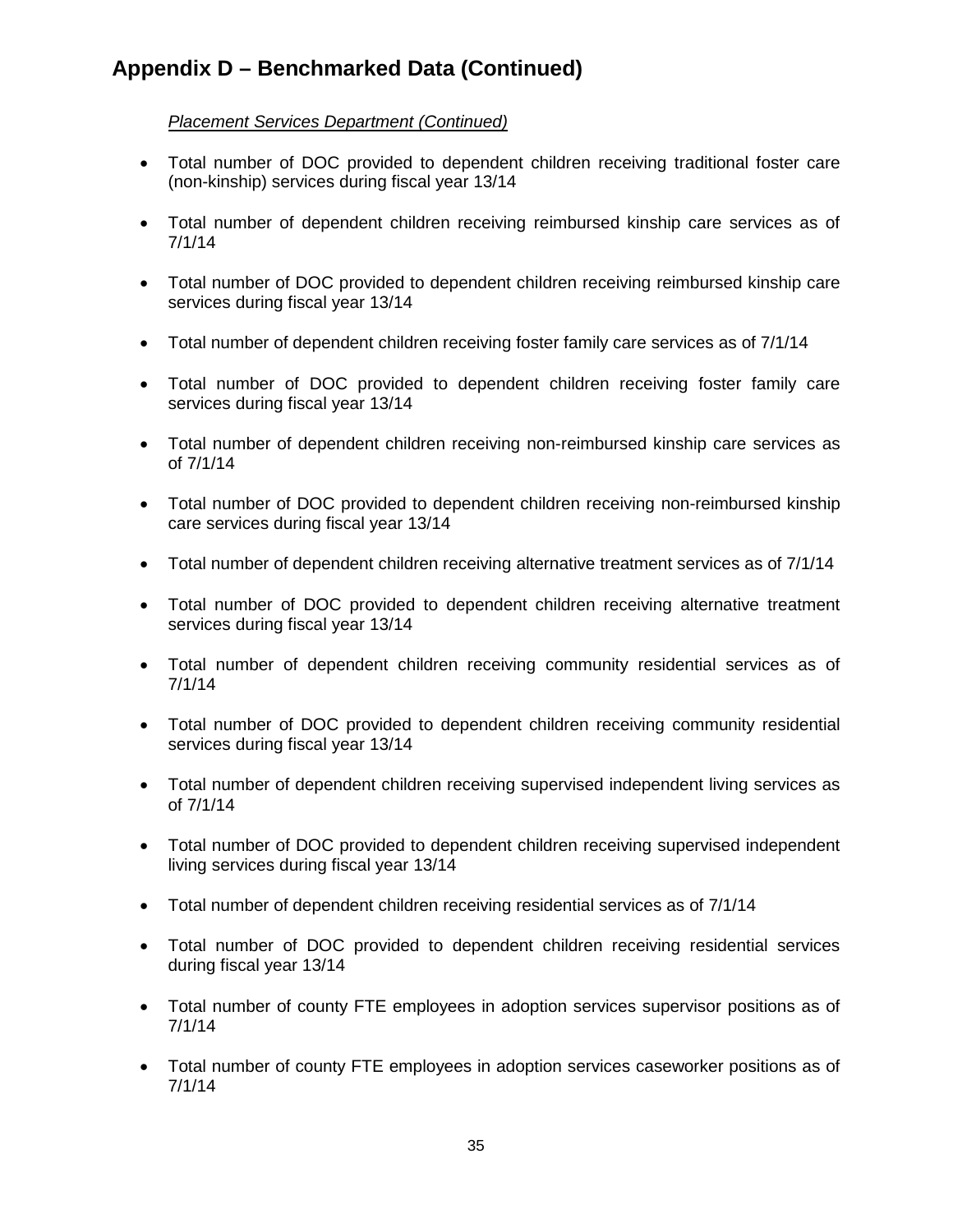#### *Placement Services Department (Continued)*

- Total number of county FTE employees in kinship services supervisor positions as of 7/1/14
- Total number of county FTE employees in kinship services caseworker positions as of 7/1/14
- Total number of county FTE employees in foster care services supervisor positions as of 7/1/14
- Total number of county FTE employees in foster care services caseworker positions as of 7/1/14
- Total number of county FTE employees in other placement services supervisor positions as of 7/1/14
- Total number of county FTE employees in other placement services caseworker positions as of 7/1/14
- Total number of county FTE employees in placement services case aide or social service aide positions as of 7/1/14
- Total number of county FTE employees in clerk typist positions that support placement service activities as of 7/1/14

#### *QA, Managed Care and Fiscal Departments*

- Total number of county children and youth services (CYS) agency FTE employees that solely perform QA activities as of 7/1/14
- Total number of county CYS FTE employees that solely perform activities to coordinate the behavioral health, medical and dental coverages for children and families being served as of 7/1/14
- Total number of county CYS FTE employees holding fiscal positions as of 7/1/14
- Total number of county CYS FTE employees holding other administrative positions as of 7/1/14 that are not executive directors, department directors, assistant deputies or their equivalent

#### *Organizational and Management Structures*

- CYS organizational charts detailing department and unit descriptions, employee counts
- Number of county human service directors or leads that oversee a CYS agency and at least one other county human service office, such as a behavioral health or veteran affairs office, as of 7/1/14